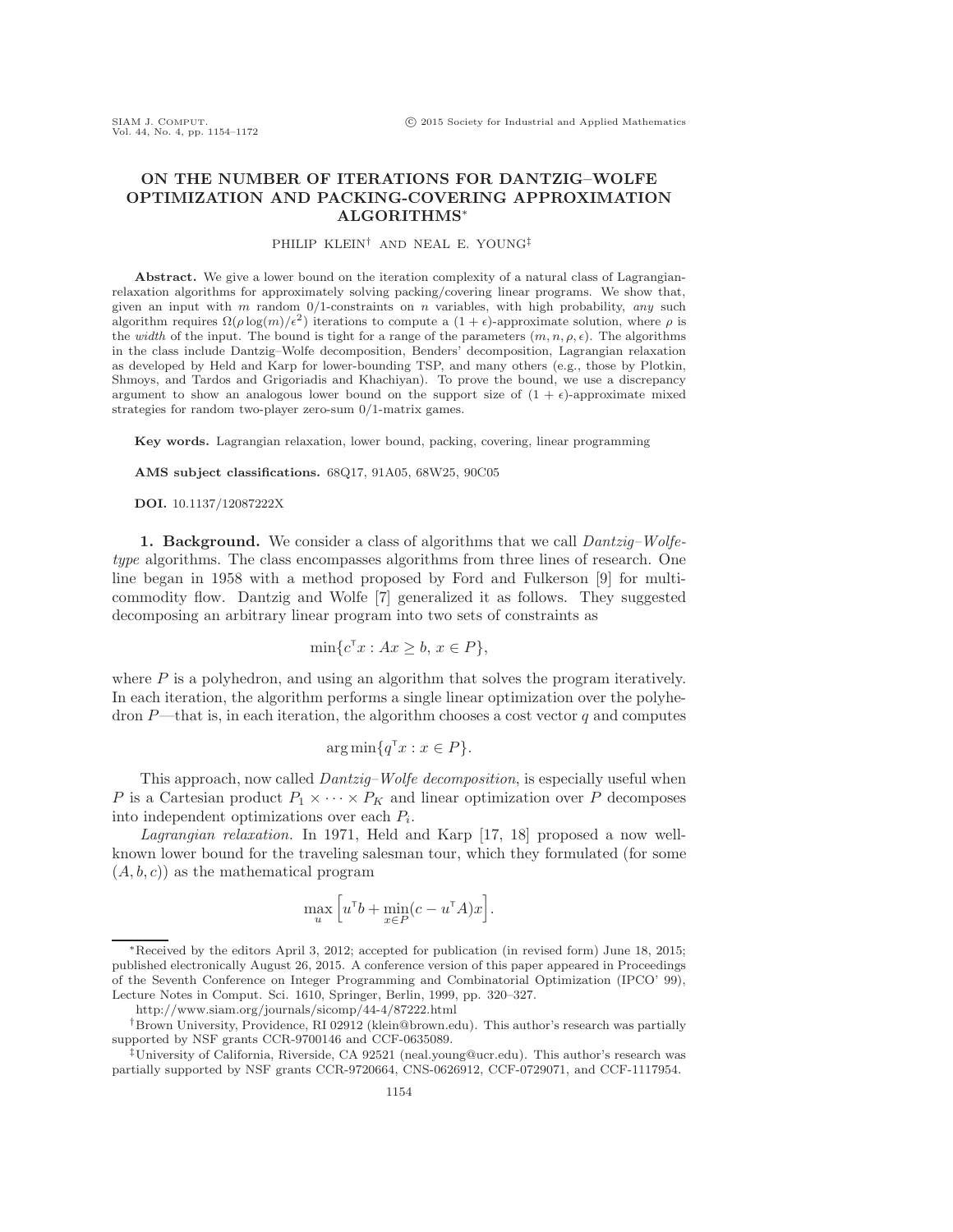Here P is the polyhedron whose vertices are 1-trees (spanning trees plus one edge; a relaxation of traveling salesman tours). To compute an approximate solution, they suggested starting with an arbitrary assignment to  $u$  and then iterating as follows: find a minimum-cost 1-tree  $T \in P$  with respect to the edge costs  $q = c - u^T A$ ; increase  $u<sub>v</sub>$  for each node v of degree 3 or more in T, and then repeat.

As in Dantzig–Wolfe decomposition, their algorithm interacts with the polyhedron P only by repeatedly choosing a cost vector q and solving for  $T = \arg \min \{q^{\mathsf{T}} x : x \in$ P}. The method has been applied to a variety of other problems and has come to be known as Lagrangian relaxation. It turns out to be the subgradient method, which dates back to the early 1960s.

Fractional packing and covering. In 1979, Shapiro [\[33\]](#page-17-4) referred to "the correct combination of artistic expertise and luck" needed to make progress in subgradient optimization—although Dantzig–Wolfe decomposition and Lagrangian relaxation could sometimes be proved to converge in the limit, in practice, finding a way to compute and use queries that gave a reasonable convergence rate was an art.

In contrast, the third line of research provided guaranteed convergence rates. In 1990, Shahrokhi and Matula [\[32\]](#page-17-5) gave an approximation algorithm for a special case of multicommodity flow, which was improved by Klein et al. [\[21\]](#page-17-6), Leighton et al. [\[24\]](#page-17-7), and others. Plotkin, Shmoys, and Tardos [\[31\]](#page-17-8) generalized it to approximate fractional packing (defined below); Grigoriadis and Khachiyan obtained similar results independently [\[13\]](#page-17-9). Many subsequent algorithms (too many to list here) build on these results, extending them to fractional covering and to mixed packing/covering and improving the convergence bounds in various ways. Generally, these algorithms are also of Dantzig–Wolfe type: in each iteration, they do a single linear optimization over the polyhedron P.

This research direction is still active. Bienstock gives an implementation-oriented, operations-research perspective [\[3\]](#page-16-0). Arora, Hazan, and Kale give a computer-science perspective, highlighting connections to other fields such as learning theory [\[2\]](#page-16-1). An overview by Todd places them in the context of general linear programming [\[34\]](#page-18-0).

In many applications, the total time for the algorithm is the number of iterations times the time per iteration. In most applications, the time per iteration (to solve the subproblem) is large (e.g., linear or more). Hence, a main research goal is to find algorithms that take as few iterations as possible. This paper concerns the following question: How many iterations (i.e., linear optimizations over the underlying polyhedron P) do Dantzig–Wolfe-type algorithms require in order to compute approximate solutions to packing and covering problems? We give lower bounds (worst-case and average-case) that match known worst-case upper bounds for a range of the relevant parameters.

Definition of Dantzig–Wolfe-type algorithms for packing/covering. We start with a formal definition of packing and covering.

DEFINITION 1 (fractional packing and covering [\[31\]](#page-17-8)). An instance of fractional packing (or fractional covering) is a triple  $(A, b, P)$ , where A is in  $\mathbb{R}^{m \times n}$ , b is in  $\mathbb{R}^m_+$ , and P is a polyhedron in  $\mathbb{R}^n$  such that  $Ax \geq 0$  for all  $x \in P$ . A feasible solution is any member of the set  $\{x \in \mathbb{R}^n : Ax \leq b, x \in P\}$ . (For covering, the constraint  $Ax \leq b$  is replaced by  $Ax \geq b$ .)

If such an x exists, the instance  $(A, b, P)$  is called feasible. A  $(1+\epsilon)$ -approximate solution is an  $x \in P$  such that  $Ax \leq (1+\epsilon)b$  (for covering, such that  $Ax \geq b/(1+\epsilon)$ ).

Informally, a Dantzig–Wolfe-type algorithm, given a packing instance  $(A, b, P)$ , computes a  $(1+\epsilon)$ -approximate solution, interacting with P only via linear optimiza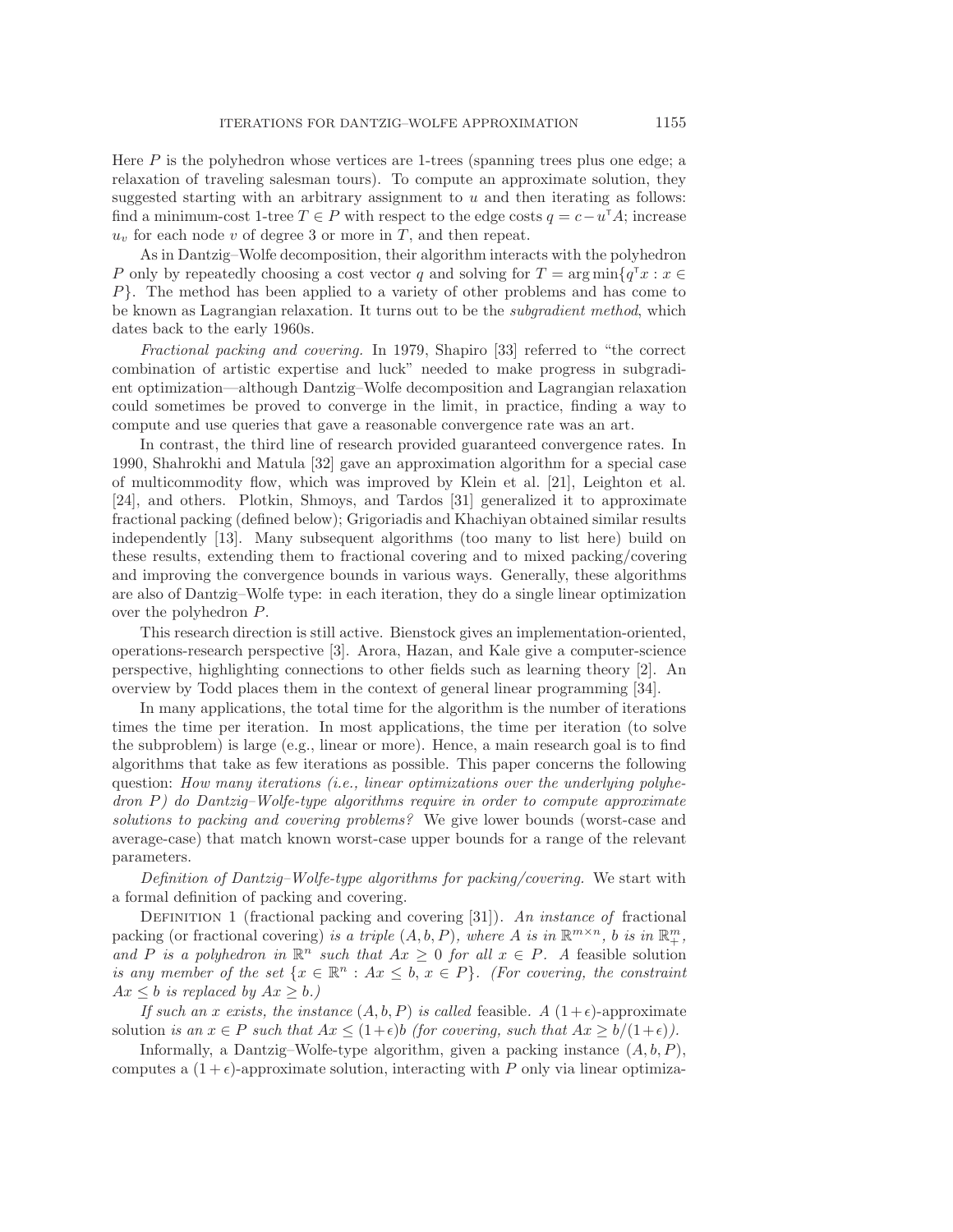tions of the following form:

(1) Given some 
$$
q \in \mathbb{R}^n_+
$$
, find an  $x \in P$  minimizing  $q^T x$ .

<span id="page-2-1"></span>In our formal model, instead of P, the algorithm is given an *optimization oracle* for P, defined as follows.

DEFINITION 2 (Dantzig–Wolfe-type algorithm for packing). For any polyhedron  $P \subseteq \mathbb{R}^n_+$ , an optimization oracle  $X_P$  for P is a function  $X_P : \mathbb{R}^n_+ \to P$  such that, for every input  $q \in \mathbb{R}^n_+$ , the output  $x^* = X_P(q)$  satisfies  $x^* \in P$  and  $q^{\mathsf{T}}x^* = \min\{q^{\mathsf{T}}x :$  $x \in P$ .

An algorithm is of Dantzig–Wolfe type if, for each triple  $(A, b, X_P)$  where  $(A, b, P)$ is a packing instance and  $X_P$  is an optimization oracle for P, the algorithm (given input  $(A, b, X_P)$  either decides correctly that the input  $(A, b, P)$  is infeasible or outputs  $a(1+\epsilon)$ -approximate solution. The algorithm accesses P only by linear optimization via  $X_P$ : in each iteration, the algorithm computes one oracle input  $q \in \mathbb{R}^n_+$  and then receives the oracle output  $X_P(q)$ .

For covering, the definition is the same, with "max" replacing "min".

The oracle  $X_P$  above models how most Dantzig–Wolfe-type algorithms in the literature work and how they are analyzed: their analyses show that they finish within the desired time bound given any optimization oracle  $X_P$  for the polyhedron P. This paper studies the limits of such algorithms, or, more precisely, such analyses. For our lower bounds, all parts of the input  $(A, b, X_P)$ , including  $X_P$ , are chosen by an adversary to the algorithm. Although the oracle  $X_P$  is not completely determined by the polyhedron P, the distinction between  $X_P$  and P is a minor technical issue.<sup>[1](#page-2-0)</sup>

In the Held–Karp computation (for bounding the optimal traveling salesman tour) each oracle call  $X_P(q)$  reduces to a minimum-spanning-tree computation with edge weights given by  $q$ . For multicommodity-flow problems, each oracle call typically reduces (depending on the underlying polyhedron) to either a shortest-path computation with edge weights given by  $q$ , a minimum-cost single-commodity-flow computation with edge costs given by q, or several such computations (one per commodity).

2. Main result: Lower bound on iteration complexity. Recall our main question: How many iterations (i.e., oracle calls) does a Dantzig–Wolfe-type algorithm require in order to compute a  $(1+\epsilon)$ -approximate solution to a packing and covering problem? Each call reveals some information about P. The algorithm must force the oracle to eventually reveal enough information to determine an  $x \in P$  such that  $Ax \leq (1+\epsilon)b$ . In the worst case (for an adversarial oracle), how many calls does an optimal algorithm require? For fractional packing, the algorithm of [\[31\]](#page-17-8) gives an upper bound of

<span id="page-2-2"></span>
$$
O(\rho \epsilon^{-2} \log m),
$$

where  $\rho$ , the *width* of the input, is  $\rho(A, b, P) = \max_{x \in P} \max_i A_i x/b_i$  (where  $A_i$  denotes the *i*th row of  $A$ ). Our main result (Theorem [11\)](#page-14-0) is a lower bound that matches this upper bound for a range of parameters. Here is a simplified form of that lower bound.

COROLLARY 1 (iteration bound, simple form). For every  $\delta \in (0, 1/2)$ , there exist positive  $k_{\delta}, c_{\delta} > 0$  such that the following holds. For every two integers  $m, n \geq k_{\delta}$  and

<span id="page-2-0"></span><sup>&</sup>lt;sup>1</sup>The value of  $X_P(q)$  is determined by the polyhedron P for all oracle inputs  $q \in \mathbb{R}^n_+$  except those that happen to be orthogonal to an edge of P, for which  $\min\{q^{\mathsf{T}}x : x \in P\}$  has multiple minima, where  $X_P(q)$  can break the tie arbitrarily.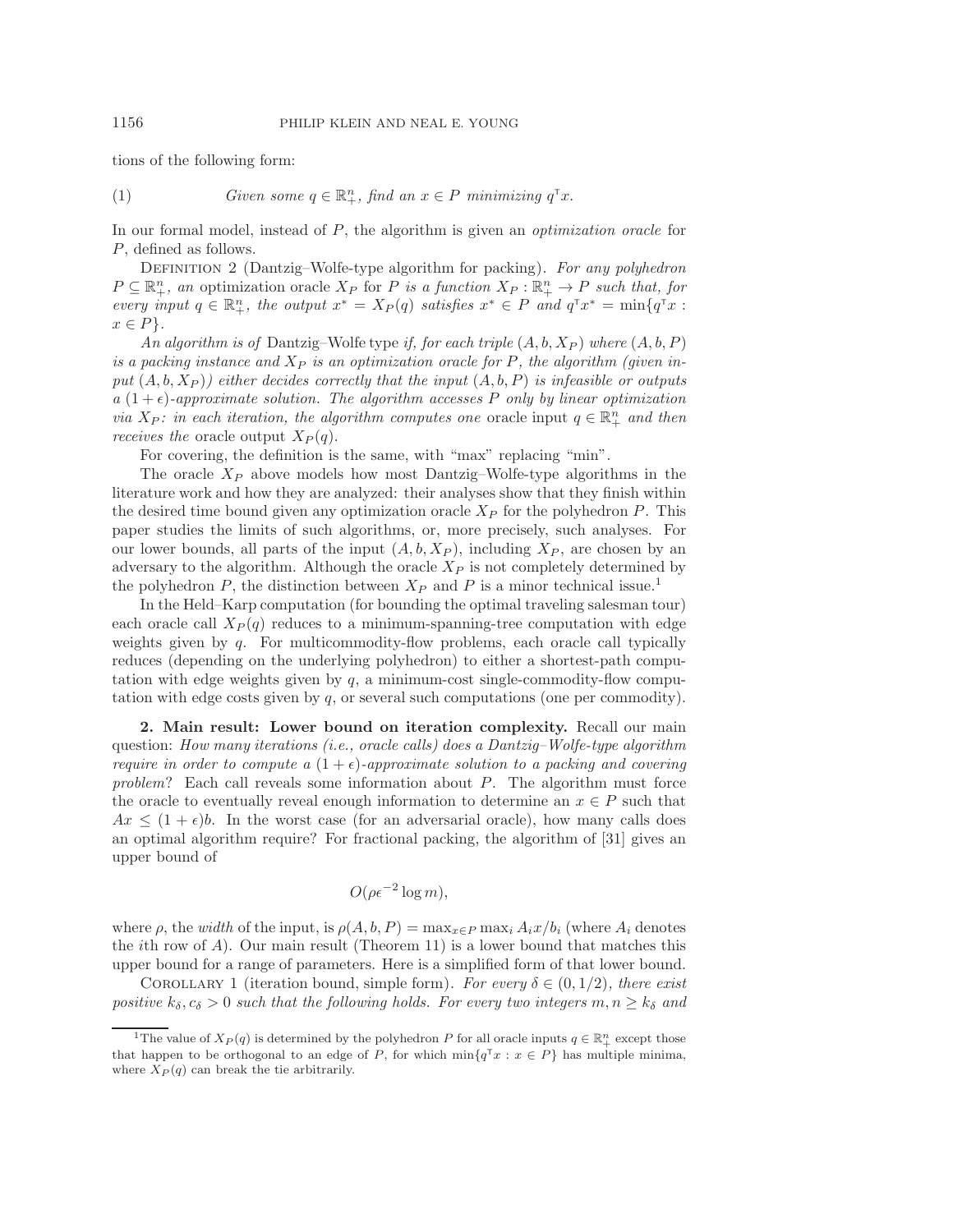every  $\rho \geq 2$ , there exists an input  $(A, b, X_P)$  (packing or covering, as desired) having m constraints, n variables, and width  $O(\rho)$  with the following property:

For every  $\epsilon \in (0, 1/10)$ , every deterministic Dantzig–Wolfe-type algorithm and every Las Vegas–style[2](#page-3-0) randomized Dantzig–Wolfe-type algorithm requires at least

$$
c_{\delta} \cdot \min(\rho \epsilon^{-2} \log m, m^{1/2-\delta}, n)
$$

iterations to compute a  $(1+\epsilon)$ -approximate solution, given input  $(A, b, X_P)$ .

That is, for every  $\delta \in (0, 1/2)$ , the worst-case iteration complexity of every Dantzig–Wolfe-type algorithm is at least  $\Omega_{\delta}(\min(\rho \epsilon^{-2} \log m, m^{1/2-\delta}, n))$ . Here we use the notation  $\Omega_{\delta}$  to signify that the constant factor hidden by the  $\Omega$  notation is allowed to depend on  $\delta$  (but no other parameters).

Section [4](#page-6-0) sketches the proof idea. Section [6](#page-12-0) gives a more detailed version (Theorem [11\)](#page-14-0) with a full proof. Theorem [11](#page-14-0) shows that in fact the bound holds with probability  $1 - O(1/m^2)$  for random inputs drawn from a natural class: the polyhedron P is the regular n-simplex,  $P = \{x \in \mathbb{R}_+^n : \sum_i x_i = 1\}$ , and the constraint matrix  $\vec{A}$  is a random  $0/1$  matrix with independent and identically distributed (i.i.d.) entries. The resulting problem instance  $(A, b, P)$  is equivalent to finding an optimal mixed strategy for the column player of the two-player zero-sum game with payoff matrix A. (As a packing problem, the instance models the column player being the min player; as a covering problem, it models the column player being the max player.) The basic idea of the proof is to prove a corresponding lower bound on the minimum support size of any  $(1 + \epsilon)$ -approximate solution  $\hat{x}$  and then to argue that (for the inputs in question) each iteration increases the support size of  $\hat{x}$  by at most 1.

Extending to products of polyhedra. Following one of the original models for Dantzig–Wolfe decomposition, many algorithms in the literature specialize when the polyhedron P is a Cartesian product  $P = P_1 \times \cdots \times P_K$  of K polyhedra and optimization over P decomposes into independent optimizations over the individual polyhedra  $P_i$ . It is straightforward to extend our lower bound to this model by making A blockdiagonal, thus forcing each subproblem to be solved independently. Extended in this way, the lower bound shows that the number of iterations (each optimizing over some individual polyhedron  $P_i$ ) must be  $\Omega(\sum_i \min(\epsilon^{-2} \rho_i \log m_i, m_i^{1/2-\delta}, n_i)),$  where polyhedron  $P_i$  has  $n_i$  variables and width  $\rho_i$ , and A has  $m_i$  constraints on  $P_i$ 's variables. This lower bound matches known upper bounds  $(e.g., O(\sum_i \epsilon^{-2} \rho_i \log m_i))$  for a range of the parameters.

2.1. Comparison with previous and related works. Recall the known upper bound of  $O(\rho \epsilon^{-2} \log m)$  iterations in the worst case (see, e.g., [\[31\]](#page-17-8)). It follows that the lower bound here is tight for a certain range of the parameters, roughly in the regime  $\rho \epsilon^{-2} \ll \min(\sqrt{m}, n)$ . This suggests two directions for proving stronger upper bounds. The first direction is to look for better upper bounds outside of the regime  $\rho \epsilon^{-2} \ll \min(\sqrt{m}, n)$ . A few such bounds are known (e.g.,  $O(\min(\rho, m) \epsilon^{-2} \log m)$ ) iterations [\[11,](#page-17-10) [36\]](#page-18-1) and  $O(m(\epsilon^{-2} + \log m))$  iterations [\[14\]](#page-17-11)), but these leave a large gap with respect to any known lower bound. The second direction is to consider non-Dantzig–Wolfe-type algorithms, as discussed later.

Dantzig–Wolfe-type algorithms that allow approximate oracles. Many Dantzig– Wolfe-type algorithms in the literature are known to work even if run with an approximate optimization oracle. Define a  $(1 + \epsilon)$ -approximate oracle to be a function  $X'_P : \mathbb{R}^n_+ \to P$  such that, for all  $q \in \mathbb{R}^n$ ,

<span id="page-3-0"></span><sup>2</sup>An algorithm having zero probability of error.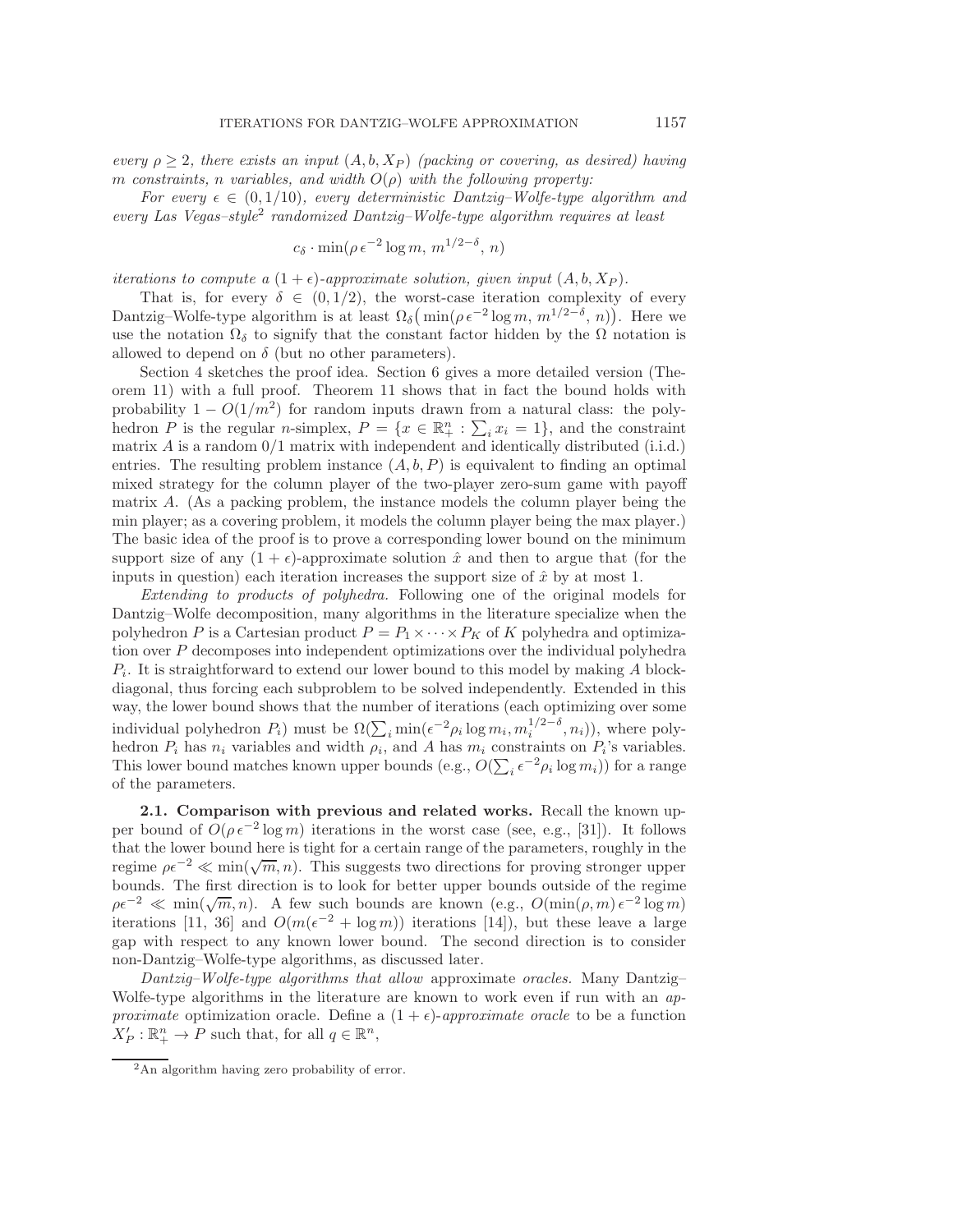#### 1158 PHILIP KLEIN AND NEAL E. YOUNG

the output  $x' = X'_P(q)$  satisfies  $x' \in P$  and  $q^{\mathsf{T}}x' \leq (1+\epsilon) \min\{q^{\mathsf{T}}x : x \in P\}.$ A typical analysis proves a worst-case performance guarantee such as the following: for every input  $(A, b, X'_P)$  such that  $X'_P$  is a  $(1+\epsilon/10)$ -approximate oracle, the algorithm computes a correct output using  $O(\rho \log(m)/\epsilon^2)$  oracle calls. A common motivation is that approximate oracles can require less time per iteration, leading to faster total run times.

Such an algorithm is, formally, of Dantzig–Wolfe-type per Definition [2.](#page-2-1) (The reason is trivial: every exact optimization oracle  $X_P$  per Definition [2](#page-2-1) is also a valid approximate oracle as defined above, so such an algorithm necessarily works with every exact oracle as well.) Hence, the lower bounds in Corollary [1](#page-2-2) and Theorem [11](#page-14-0) apply to every such algorithm.

As we discuss next, our lower bounds imply that to obtain a better upper bound requires not only (i) an algorithm that uses an optimization oracle that does something other than pure linear optimization over  $P$  but also (ii) an analysis that makes use of that additional requirement.

Non-Dantzig–Wolfe-type algorithms. To obtain better general upper bounds for the parameter regime where the lower bound is tight, one has to consider non-Dantzig– Wolfe-type algorithms. Indeed, since the appearance of the conference version of this paper [\[22\]](#page-17-12), researchers [\[6,](#page-16-2) [4,](#page-16-3) [19,](#page-17-13) [30\]](#page-17-14) have built on the methods of Nesterov [\[29\]](#page-17-15) (see also Nemirovski [\[28\]](#page-17-16)) to obtain polynomial-time approximation schemes whose running times have better dependence on  $\epsilon$ . These algorithms bypass the lower bound by optimizing nonlinear convex functions instead of linear functions (or by linear optimization over  $P$  but with side constraints).

Bienstock and Iyengar [\[4\]](#page-16-3) give an algorithm that for a given  $\epsilon > 0$  and packing input

$$
\{x\in\mathbb{R}^n:Ax\leq b,\,x\in P\}
$$

finds a  $(1+\epsilon)$ -approximate solution by using calls to a convex quadratic program over a set of the form

$$
\{x \in P : \forall j. \ 0 \le x_j \le \lambda\},\
$$

where the value of  $\lambda$  can be adjusted by the algorithm in each iteration. Such an algorithm violates the assumption of our lower bound in two ways: the objective function is nonlinear, and the optimization takes place not over  $P$  but over the intersection of P with a hypercube of specified side-lengths. Bienstock and Iyengar also give an algorithm for covering; it similarly violates the assumptions of our lower bound. For their algorithms, the number of iterations is bounded by  $O(\epsilon^{-1}\sqrt{Kn \log m})$ , where K is the maximum number of nonzero elements in any row of A. Each iteration calls the quadratic-programming oracle.

How difficult is convex quadratic programming? Using the ellipsoid algorithm (see  $[27, 15]$  $[27, 15]$ , quadratic programming over an *n*-dimensional convex set can be reduced to a polynomial number of calls to a linear-optimization oracle for that set. However, the polynomial is quite large. Bienstock and Iyengar also show that it suffices to approximate the convex quadratic objective function by a piecewise linear objective function. In either case, the required oracle is generally more expensive computationally than linear optimization over the original convex set.

Bienstock and Iyengar illustrate their method with an application to variants of multicommodity flow. Nesterov [\[30\]](#page-17-14) also gives an approximation algorithm for a variant of multicommodity flow. In both cases, the number of iterations is proportional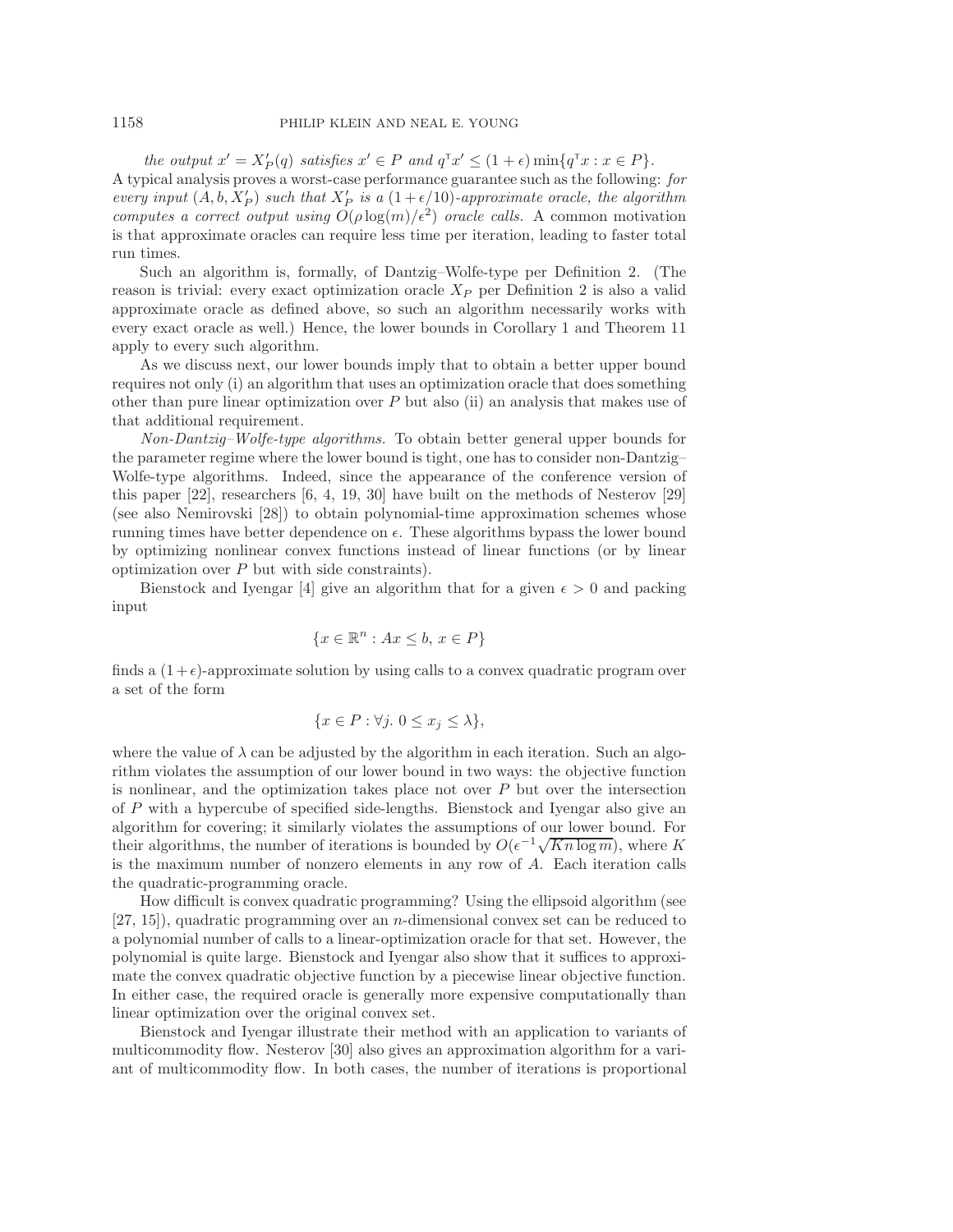to  $\epsilon^{-1}$  instead of  $\epsilon^{-2}$ . However, the dependence of the overall running time on the size of the problem is worse, by a factor of at least the number of commodities.

Chudak and Eleutério build on the techniques of Nesterov to give an approximation scheme for a linear-programming relaxation of facility location [\[6\]](#page-16-2). The running time of their algorithm is  $\tilde{O}((nm)^{3/2}/\epsilon)$ , where nm is the number of facilities times the number of clients. In contrast, a Dantzig–Wolfe-type algorithm can be implemented to run in time  $\tilde{O}(N/\epsilon^2)$ , where  $N \leq nm$  is the input size—the number of (facility, client) pairs with finite distance [\[37\]](#page-18-2).

Iyengar, Phillips, and Stein [\[19\]](#page-17-13) use the method of Nesterov to obtain approximation schemes for certain semidefinite programs. For problems previously addressed using the method of Plotkin, Shmoys, and Tardos [\[31\]](#page-17-8), their running times, while proportional to  $\epsilon^{-1}$ , have worse dependence on problem size.

For the important special case when the polyhedron  $P$  is the positive orthant (e.g., problems of the form  $\max\{c^{\mathsf{T}}x : Ax \leq b, x \geq 0\}$ , a recent breakthrough by Allen-Zhu and Orecchia runs in  $\tilde{O}(N/\epsilon)$  time for packing, or  $\tilde{O}(N/\epsilon^{1.5})$  time for covering, where N is the number of nonzeros in the constraint matrix [\[1\]](#page-16-4). The algorithms are not Dantzig–Wolfe-type algorithms.

Does the regime in which the bound is tight contain interesting prob**lems?** Recall that the bound is tight in (roughly) the regime  $\rho \epsilon^{-2} \ll \min(\sqrt{m}, n)$ . For some interesting classes of problems, the width  $\rho$  is either constant (for example, zero-sum games with payoffs in  $[0, 1]$  and value bounded away from 0 and 1) or a function of m and/or n that grows slowly (a celebrated recent example is for maxi-mum flow in undirected graphs [\[5\]](#page-16-5), in which, for *n*-node graphs, the width is  $\tilde{O}(n^{1/3})$ . "Small width" problems such as these (with, say, constant  $\epsilon$ ) lie in the regime.

Related lower bounds. Khachiyan [\[20\]](#page-17-19) proves an  $\Omega(\epsilon^{-1})$  lower bound on the number of iterations to achieve an error of  $\epsilon$ . Grigoriadis and Khachiyan [\[13,](#page-17-9) Section 2.8] observe that for the packing problem "find  $x \in \Delta^m$  such that  $Ix \leq 1/m$ " (where  $\Delta^m$  is the m-simplex, I is the identity matrix, and 1 is the all-ones vector in  $\mathbb{R}^m$ ) any 0.5-approximate solution x has to have support of size at least  $m/2$ , and that this gives an  $m/2$  lower bound on the number of oracle calls for any Dantzig–Wolfetype algorithm to return a 0.5-approximate solution. (Consider also that the covering problem "find  $x \in \Delta^m$  such that  $Ix \geq 1/m$ " requires at least m iterations to return any approximate solution.) These inputs have large width,  $\Theta(m)$ , complementing our lower bound.

Grigoriadis and Khachiyan [\[13,](#page-17-9) Section 3.3] generalize their observation above to give a lower bound on the number of calls required by any algorithm in a class they call restricted price-directed-decomposition (PDD). Their model, different from the one studied here, focuses on product-of-polyhedra packing inputs of the form  $x \in P = P_1 \times P_2 \times \cdots \times P_K$  and  $Ax \leq b$ . In each iteration, the algorithm computes a single vector y and the oracle returns an  $x \in \hat{P}$  minimizing  $(y^{\dagger}A)x$ , where  $\hat{P}$  =  ${x \in P : \forall j. x_j \leq \mu_j},$  for some vector  $\mu$  (subject, crucially, to restrictions on  $\mu$ ). They show that any such algorithm must use at least  $\min(m, k)/\text{polylog } m$  iterations to compute a 0.5-approximate solution.

Freund and Schapire [\[10\]](#page-17-20), in independent work in the context of learning theory, prove a lower bound on the net "regret" of any adaptive strategy that plays repeated zero-sum games against an adversary. Their proof is based on repeated random games. They study a wider class of problems (giving the adversary more power), so their lower bound does not apply to Dantzig–Wolfe-type algorithms as defined here.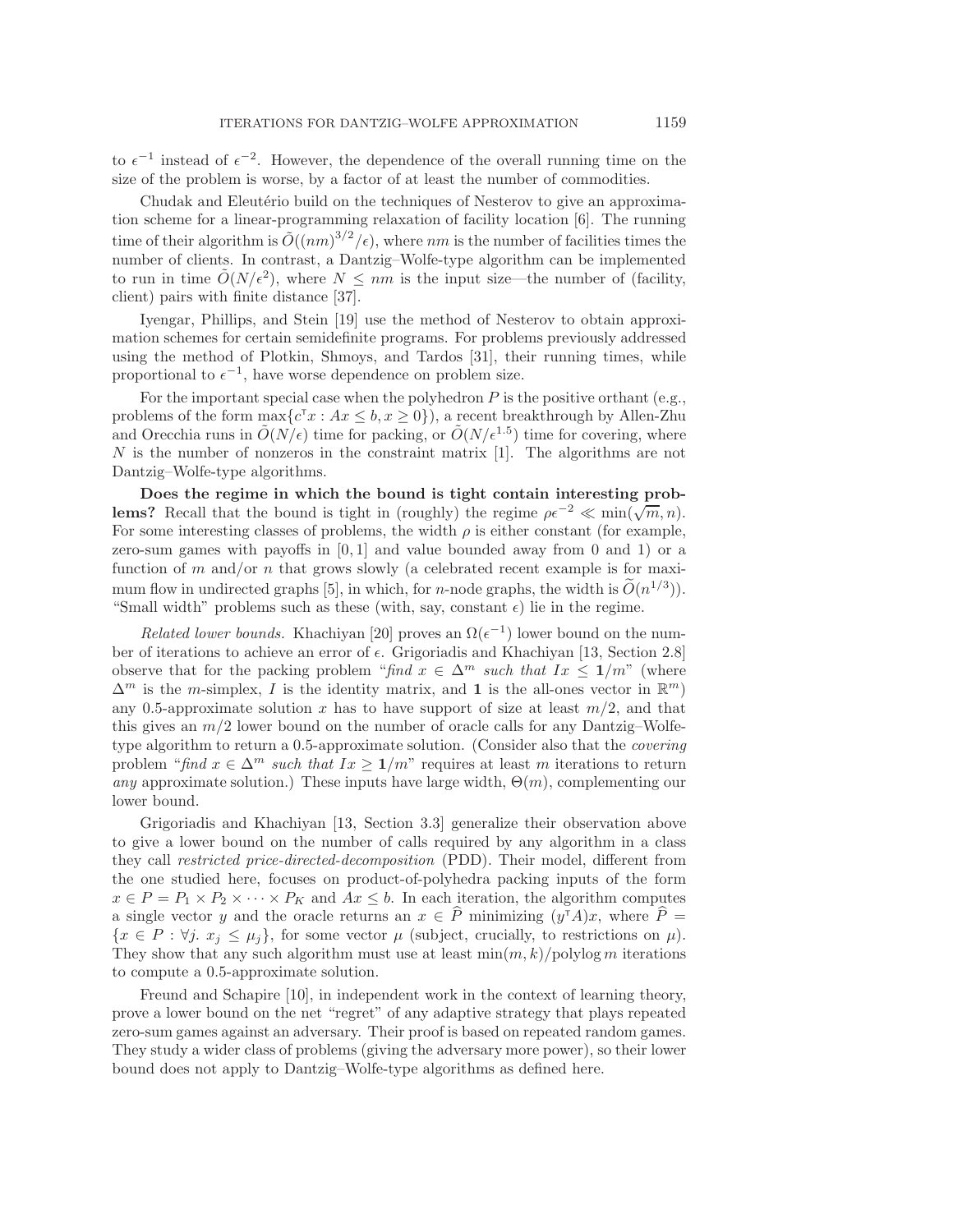Sublinear-time randomized algorithms for explicit packing and covering. In the special case of two-player zero-sum games with payoff matrix A where each payoff  $A_{ij}$  is in [0, 1], randomized algorithms can compute solutions with additive error  $\epsilon$  in sublinear time  $[12]$  (see also  $[23]$ ). Deterministic algorithms cannot  $[12]$ .

3. Small-support mixed strategies for zero-sum games. To prove the lower bound on iteration complexity, we prove an analogous lower bound (Theo-rem [8\)](#page-10-0) on the minimum support size<sup>[3](#page-6-1)</sup> of any  $(1 + \epsilon)$ -approximate mixed strategy x for two-player zero-sum games.<sup>[4](#page-6-2)</sup> Here is a simplified form of the support-size lower bound.

<span id="page-6-4"></span>COROLLARY 2 (support bound, simple form). For every  $\delta \in (0, 1/2)$ , there exist  $k_{\delta} > 0$ ,  $c_{\delta} > 0$  such that, for every two integers  $m, n \geq k_{\delta}$  and every  $p \in (0, 1/2)$ , there exists a two-player zero-sum matrix game A with m rows, n columns, and value  $\Omega(p)$  having the following property:

For every  $\epsilon \in (0, 1/10)$ , every  $(1 + \epsilon)$ -approximate mixed strategy for the column player of A (as either the max player or the min player) has support size at least

$$
c_{\delta} \cdot \min(p^{-1} \epsilon^{-2} \log m, m^{1/2-\delta}, n).
$$

Section [4](#page-6-0) sketches the proof idea. Section [5](#page-7-0) fully proves a more detailed version (Theorem [8\)](#page-10-0), showing that in fact the bound holds with probability  $1 - O(1/m^2)$ when the payoff matrix  $A$  is a random  $0/1$  matrix with i.i.d. entries.

Matching upper bound. The lower bound in Theorem [8](#page-10-0) matches (up to constant factors) a previous small-support upper bound by Lipton and Young [\[26\]](#page-17-23): For every two-player zero-sum game with payoffs in  $[0, 1]$  and value p, each player has a  $(1 + \epsilon)$ -approximate mixed strategy with support of size at most  $O(p^{-1} \epsilon^{-2} \log m)$ , where  $m$  is the number of pure strategies available to the opponent. The proof is simple.<sup>[5](#page-6-3)</sup> Derandomizing the proof via the method of conditional probabilities gives a Dantzig–Wolfe-type algorithm to compute the  $(1 + \epsilon)$ -approximate strategy using  $O(p^{-1} \epsilon^{-2} \log m)$  oracle calls [\[35\]](#page-18-3).

In the context of Nash equilibria, similar small-support upper bounds have subsequently been shown and used for algorithmic upper bounds (see, e.g., [\[25,](#page-17-24) [8,](#page-17-25) [16\]](#page-17-26)).

<span id="page-6-0"></span>4. Proof ideas. This section sketches how a support-size bound (Corollary [2\)](#page-6-4) implies an iteration-complexity bound (Corollary [1\)](#page-2-2) and how we prove a support-size bound such as Corollary [2.](#page-6-4) See sections [5](#page-7-0) and [6](#page-12-0) for the more detailed theorems that imply these corollaries, with detailed proofs based on the ideas sketched here.

How a support-size bound implies an iteration bound. We sketch the idea for packing. The idea also works for covering. Fix the parameters  $m, n, \rho$  as in Corollary [1.](#page-2-2) Let probability  $p = 1/\rho$ . Let A be the  $m \times n$  payoff matrix for any zero-sum game with the properties described in Corollary [2.](#page-6-4)

<span id="page-6-2"></span><span id="page-6-1"></span>

<sup>&</sup>lt;sup>3</sup>The support of x is the set  $\{j : x_j \neq 0\}$ .<br><sup>4</sup>A mixed strategy for the column player of A is an  $x \in \Delta^n$ , where  $\Delta^n = \{x \in \mathbb{R}^n_+ : \sum_j x_j = 1\}$ is the regular n-simplex. The expected payoff (or value) of x (for MAX as the column player) is  $\min_i A_i x$ . The value of the *game A* (with MAX as the column player) is  $\max_{x \in \Delta^n} \min_i A_i x$ , i.e., the maximum expected payoff of any mixed strategy. With min as the column player, the value of the game is  $\min_{x \in \Delta^n} \max_i A_i x$ . A  $(1 + \epsilon)$ -approximate mixed strategy x is one whose expected payoff is within a factor of  $1 + \epsilon$  of the value of the game.

<span id="page-6-3"></span> $5$ Consider a mixed strategy that plays a pure strategy chosen uniformly from a multiset S of s pure strategies, where S is formed by sampling s times i.i.d. from the optimal mixed strategy. Use a standard Chernoff bound and the union bound to show that this mixed strategy has the desired properties with positive probability.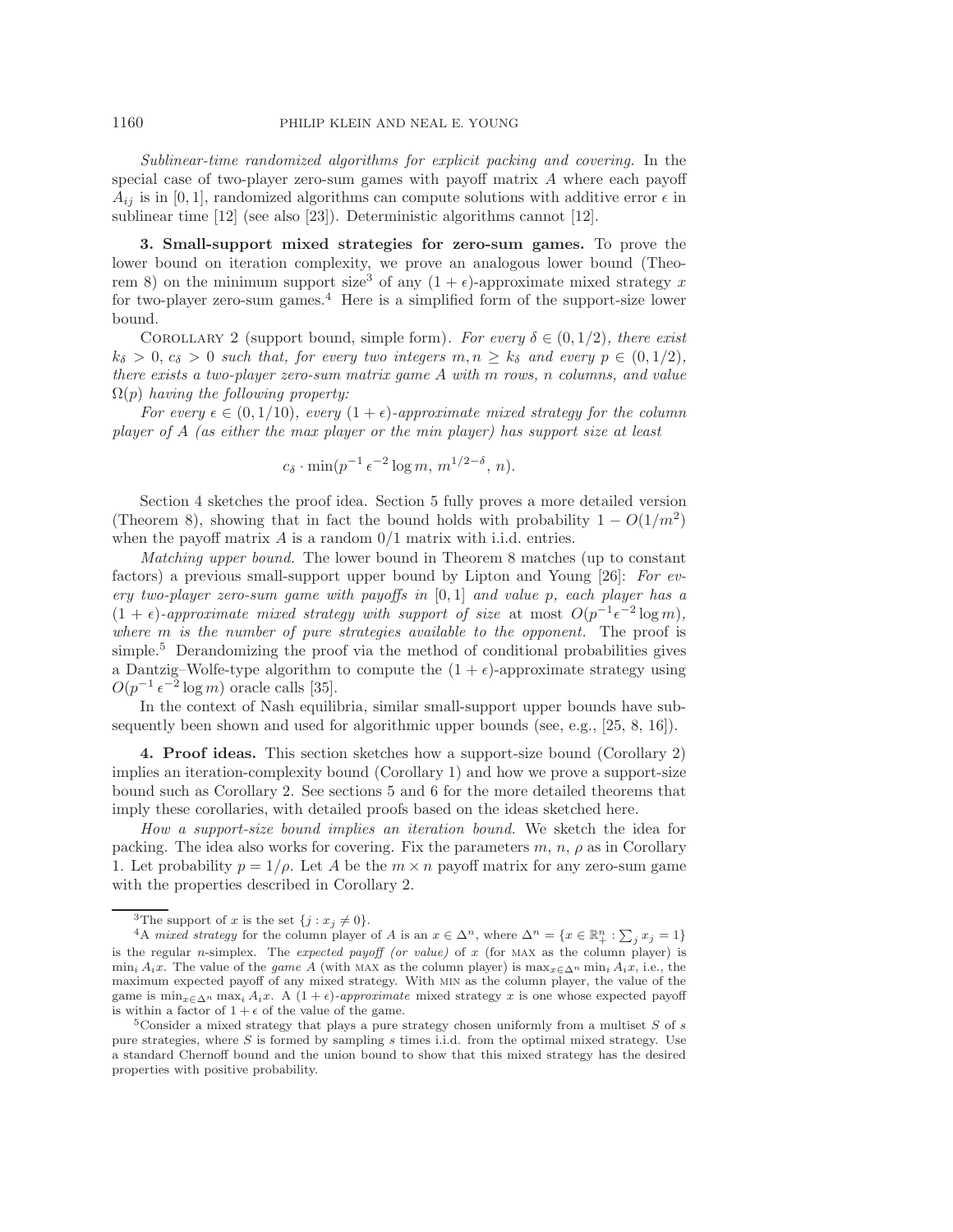Let  $V_{\text{min}}(A)$  denote the value of the game with MIN (the min player) as the column player. Let packing(A) denote the packing problem  $(A, b, \Delta^n)$ , where each  $b_i = V_{\min}(A)$  and  $\Delta^n = \{x \in \mathbb{R}^n_+ : \sum_j x_j = 1\}$  is the simplex. This is equivalent to the zero-sum game with payoff matrix  $\ddot{A}$  and MIN as the column player. Via this equivalence, any  $(1+\epsilon)$ -approximate solution  $\hat{x}$  for packing  $(A)$  is also a  $(1+\epsilon)$ -approximate mixed strategy for min as the column player of the game. Assuming Corollary [2,](#page-6-4) any such solution  $\hat{x}$  must have support of size  $\Omega_{\delta}(\min(\rho \epsilon^{-2} \log m, m^{1/2-\delta}, n))$ , where  $\rho = 1/p$ .

Whenever the Dantzig–Wolfe-type algorithm queries the oracle for  $\Delta^n$ , the oracle can respond to the query q with a vertex of  $\Delta^n$ . Each such vertex has just one nonzero coordinate. For the algorithm to be correct, the final solution  $\hat{x}$  must be a convex combination of these vertices, so the number of queries must be at least the size of the support of  $\hat{x}$ . To finish, note that the width of **packing** $(A)$  is  $O(\rho)$  because the width is  $1/V_{\text{min}}(A)=1/\Omega(p)$ .

Proving the support-size bounds (e.g., Corollary [2](#page-6-4)). We sketch a proof of Corollary [2](#page-6-4) when the column player is MIN. (The other case is similar.) Fix the parameters  $m$ , n, p as in Corollary [2.](#page-6-4) Let  $\ell = p^{-1} \epsilon^{-2} \log m$  be the desired lower bound.

Take A to be a random  $0/1$  matrix with i.i.d. entries, where each entry  $A_{ij}$  is 1 with probability p. W.h.p., the value of A is at least  $(1 - \epsilon)p$ . (This is easily proven by considering MAX's uniform mixed strategy.) Now consider any subgame  $B$  of  $A$ induced by just  $\ell$  columns. The subgame B is highly skewed—there are many more rows for max than columns for min—so, by a discrepancy argument, w.h.p., the value of B is high: at least  $(1+3\epsilon)p$ . (Here is a sketch of the discrepancy argument. B is a random  $0/1$  matrix where each entry is 1 with probability p. Since the number of rows m is much higher than the number of columns  $\ell$ , w.h.p. B has a substantial number of rows that have a relatively large number—at least  $(1+5\epsilon)p\ell$ —of ones, and, w.h.p., if max (the row player) plays uniformly on just these rows, max guarantees a payoff of at least  $(1+3\epsilon)p$  for the subgame B.)

Then subgame B has value at least  $(1+3\epsilon)p$ , while A has value at most  $(1+\epsilon)p$ . Since  $(1+\epsilon)^2 p < (1+3\epsilon)p$ , no  $(1+\epsilon)$ -approximate mixed strategy  $\hat{x}$  can be supported by just the columns of B. By a union bound over the  $\binom{n}{\ell}$  submatrices B with  $\ell$ columns, w.h.p., there is no such B that can support any  $(1 + \epsilon)$ -approximate mixed strategy  $\hat{x}$ , in which case there is no  $(1 + \epsilon)$ -approximate strategy  $\hat{x}$  with support of size  $\ell$ .

This yields the corollary for any single  $\epsilon \in (0,1)$ . To complete the argument, we extend the bound to all  $\epsilon \in (0,1)$  simultaneously (for the given A) by applying the single- $\epsilon$  case for  $\epsilon$  in a geometrically increasing sequence  $\{\epsilon_0, 2\epsilon_0, 4\epsilon_0, \ldots, 1/10\}$  and then appealing to monotonicity for the remaining  $\epsilon$ .

<span id="page-7-0"></span>5. Theorem [8](#page-10-0) (support bound). In the rest of this section, we state and prove Theorem [8.](#page-10-0) Theorem [8](#page-10-0) implies Corollary [2.](#page-6-4) We first give a few self-contained utility lemmas. The first is a standard Chernoff bound, which we give without proof.

LEMMA 3 (Chernoff bound). Let X be the average of t independent,  $0/1$  random variables, each with expectation  $p \in (0,1]$ . For every  $\epsilon \in (0,1]$ ,

(i)  $Pr[X \le (1 - \epsilon)p] \le exp(-\epsilon^2 pt/3);$ 

(ii)  $Pr[X \ge (1 + \epsilon)p] \le exp(-\epsilon^2 pt/3).$ 

The next utility lemma states that the Chernoff bound above is tight up to constant factors in the exponent, as long as the bound is below  $1/e$ . That the Chernoff bound is tight (in most cases) is standard folklore.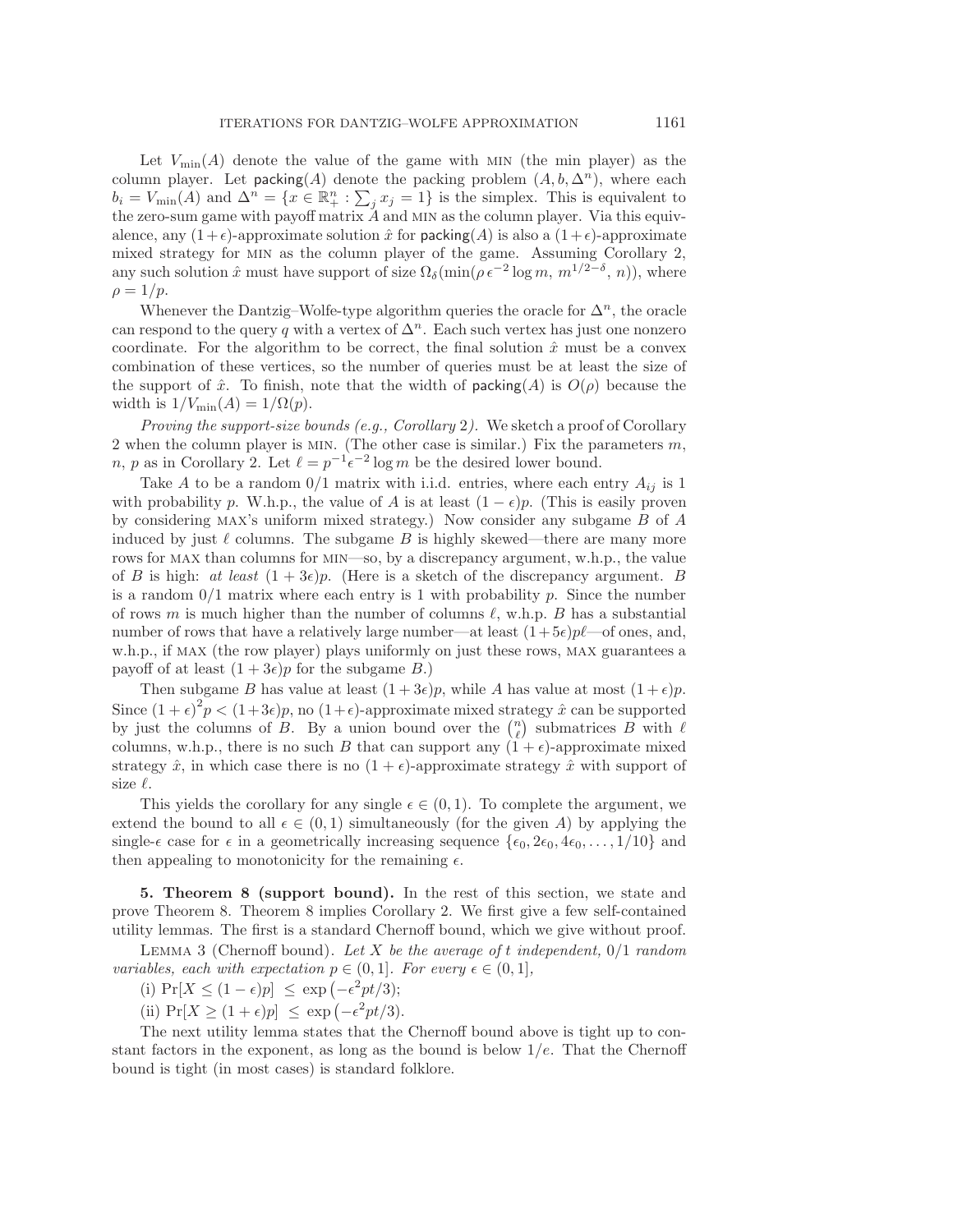<span id="page-8-0"></span>LEMMA 4 (tightness of Chernoff bound). Let  $X$  be the average of s independent, 0/1 random variables (r.v.). For every  $\epsilon \in (0, 1/2]$  and  $p \in (0, 1/2]$ , if  $\epsilon^2 ps \geq 3$ , the following hold:

(i) If each r.v. is 1 with probability at most p, then  $Pr[X \leq (1-\epsilon)p] \geq \exp(-9\epsilon^2 ps)$ .

(ii) If each r.v. is 1 with probability at least p, then  $Pr[X \ge (1+\epsilon)p] \ge \exp(-9\epsilon^2 ps)$ . A detailed proof is in the appendix.

The third utility lemma leverages the Chernoff bound to give straightforward bounds on the likely value of random matrix games. Note that independence of the entries of the matrix is assumed only within each individual row.

<span id="page-8-1"></span>LEMMA 5 (naive bounds on  $V_{\text{max}}$ ) and  $V_{\text{min}}$ )). Let M be a random  $0/1$   $r \times c$ payoff matrix such that within each row of M the entries are independent. Let  $\epsilon, p \in$  $(0, 1].$ 

(i) If each entry of M is 1 with probability at least p, then

$$
\Pr_M[V_{\min}(M^{\tau}) \le (1 - \epsilon)p] = \Pr_M[V_{\max}(M) \le (1 - \epsilon)p] \le r \exp(-c\epsilon^2 p/3).
$$

(ii) If each entry of M is 1 with probability at most p, then

$$
\Pr_M[V_{\max}(M^{\tau}) \ge (1+\epsilon)p] = \Pr_M[V_{\min}(M) \ge (1+\epsilon)p] \le r \exp(-c\epsilon^2 p/3).
$$

Proof. (i) The equality in (i) holds because, by von Neumann's min-max theorem (strong LP duality),  $V_{\text{min}}(M^{\mathsf{T}}) = V_{\text{max}}(M)$ . We prove the inequality. MAX can play a uniform mixed strategy on the c columns. By the Chernoff bound, the probability that any given row then gives MIN expected payoff less than  $(1 - \epsilon)p$  is at most  $\exp(-\epsilon^2 pc/3)$ . By the union bound, the probability that any of the r rows gives MIN expected payoff less than  $(1 - \epsilon)p$  is at most  $r \exp(-\epsilon^2 p c/3)$ .

(ii) The proof is similar (min can play a uniform mixed strategy on the c columns). п

The next lemma uses the discrepancy argument outlined in the proof sketch in section [4](#page-6-0) to quantify the disadvantage to the column player for playing a random game with many fewer columns than rows. The reader may wish to review Figure [2](#page-10-1) for the notation.

<span id="page-8-2"></span>LEMMA 6 (skewed game 1). Let B be a random  $0/1$  m  $\times$  s payoff matrix whose entries are i.i.d., each being 1 with probability  $p \in (0, 1/2]$ . Let  $\epsilon \in (0, 1/10]$ . Assume that  $\epsilon^2 ps \ge 1$ . Then, for  $t = m \exp(-250\epsilon^2 ps)$ , and  $\beta = s \exp(-\epsilon^2 tp/15)$ ,

(i)  $\Pr_B[V_{\text{max}}(B) \ge (1-3\epsilon)p] \le 2\beta;$ 

(ii) 
$$
\Pr_B[V_{\min}(B) \le (1+3\epsilon)p] \le 2\beta
$$
.

(When we apply the bound, s will be chosen so that t is large and  $\beta$  is small.)

*Proof.* (i) Let D be the submatrix formed by the  $\lceil t/2 \rceil$  rows of B that have the fewest ones, as shown in Figure [1.](#page-9-0) Say that a row of B is deviant if the average of its entries is at most  $p' = (1 - 5\epsilon)p$ . We claim that the probability that D has a nondeviant row is at most  $\beta$ .

To prove the claim, let r.v.  $d$  be the number of deviant rows in  $B$ . By Lemma [4](#page-8-0) (tightness of the Chernoff bound, with  $\epsilon' = 5\epsilon$ , using here the assumption that  $\epsilon^2 ps \geq 1$  and that  $\epsilon \leq 1/10$ , the probability that a given row of B is deviant is at least  $\exp(-9(5\epsilon)^2 ps) \ge t/m$  (by the choice of t). Thus, by the choice of t, the expected number of deviant rows is at least  $t$ . Since the rows of  $B$  are independent, by the Chernoff bound (with  $\epsilon = 1/2$ ), the probability that  $d \leq t/2$  is at most  $\exp(-(1/2)^2 t/3) = \exp(-t/12)$ , which (using  $\epsilon \le 1/10$ ,  $p \le 1/2$ , and  $s \ge 1$ ) is less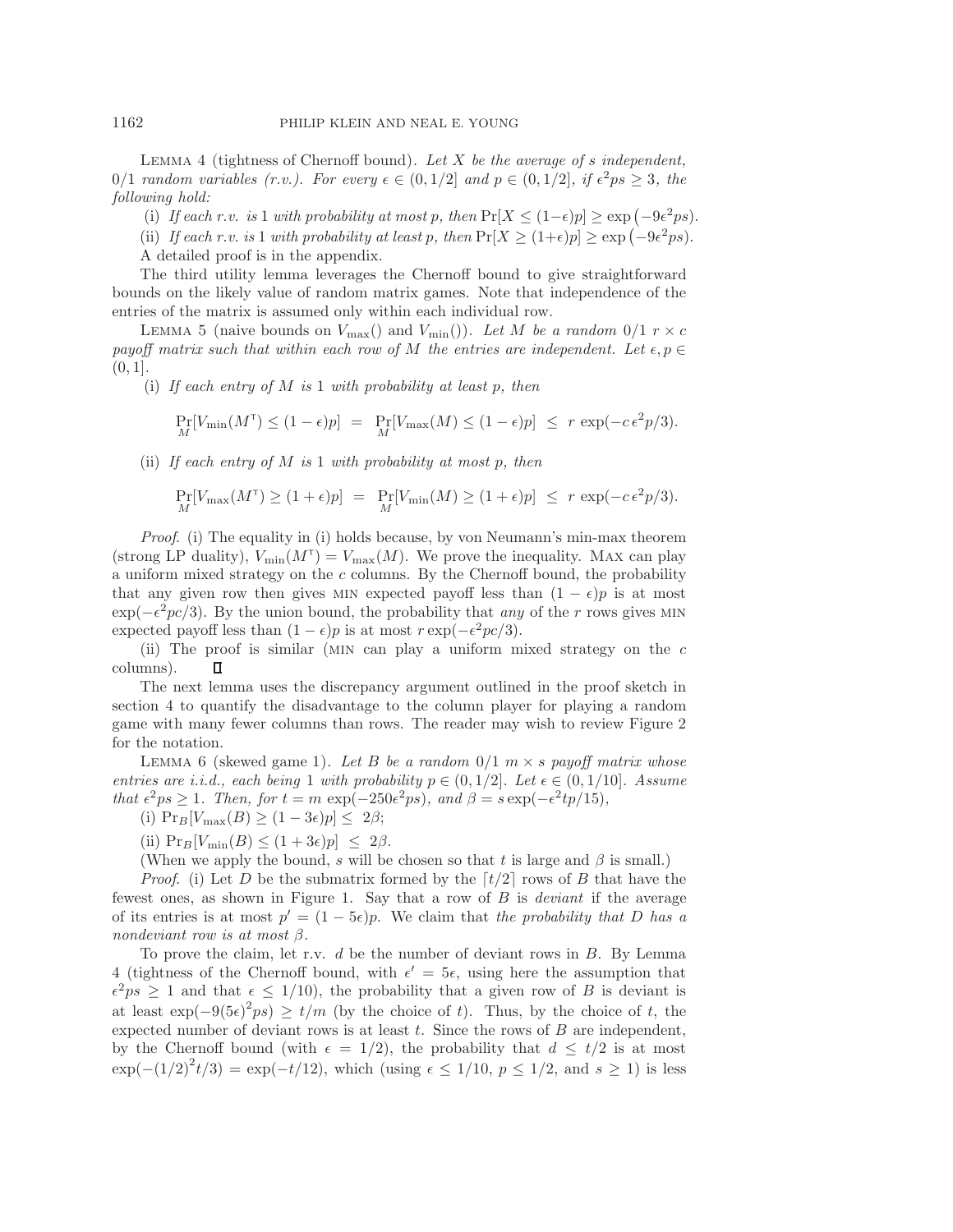

<span id="page-9-0"></span>FIG. 1. Given skewed matrix B, submatrix D contains the  $t/2$  rows with the most (or least) 1's. By playing uniformly on the rows of D, MAX (or MIN) forces value at most  $(1-3\epsilon)p$  (or at least  $(1+3\epsilon)p)$  w.h.p..

than  $\beta = s \exp(-\epsilon^2 t p/15)$ . This proves the claim because if  $d > t/2$ , then all rows in D are deviant.

Conditioned on all  $\lceil t/2 \rceil$  rows in D being deviant, within each row of D, by symmetry, the probability that any given entry equals 1 is at most  $p' = (1 - 5\epsilon)p$ . Also, within any column of D the entries are independent. Thus, part (ii) of Lemma [5](#page-8-1) (the naive bounds) applied to the value of the *transpose*,  $V_{\text{min}}(D^{\mathsf{T}})$ , implies that  $\Pr_B[V_{\min}(D^{\tau}) \ge (1+\epsilon)p' |$  all rows of D are deviant] is at most  $s \exp(-(t/2)\epsilon^2 p'/3)$ , which (using  $\epsilon \leq 1/10$  and the choice of p') is at most  $\beta = s \exp(-\epsilon^2 t p/15)$ .

The latter bound and previous claim imply that, unconditionally,  $Pr_B[V_{min}(D^{\dagger}) \geq$  $(1+\epsilon)p'$  is at most  $\beta + (1-\beta)\beta$ , which is less than  $2\beta$ .

By von Neumann's min-max theorem,  $V_{\text{max}}(D) = V_{\text{min}}(D^{\dagger})$ . Since D consists of a subset of B's rows and MIN is the row player,  $V_{\text{max}}(B) \leq V_{\text{max}}(D)$ . Transitively,  $V_{\text{max}}(B) \leq V_{\text{min}}(D^{\dagger})$ . With the preceding paragraph, this implies that  $\Pr_B[V_{\text{max}}(B) \ge (1+\epsilon)p']$  is at most 2 $\beta$ . To finish, note that  $(1+\epsilon)p' = (1+\epsilon)(1-5\epsilon)p \le$  $(1-3\epsilon)p$ , as  $\epsilon \leq 1/5$ .

(ii) Say that a row of B is deviant if the average of its entries is at least  $p' =$  $(1+5\epsilon)p$ . Let D be the  $\lceil t/2 \rceil$  rows of B with the most ones. Now proceed exactly as in part (i). To finish, note that  $(1-\epsilon)p' = (1-\epsilon)(1+5\epsilon)p > (1+3\epsilon)p$ , as  $\epsilon < 1/5$ . part (i). To finish, note that  $(1 - \epsilon)p' = (1 - \epsilon)(1 + 5\epsilon)p \ge (1 + 3\epsilon)p$ , as  $\epsilon \le 1/5$ .

We use Lemma [6](#page-8-2) only to prove the next lemma, which just specializes it to a convenient choice of s (the number of columns). Namely, we take  $s = |4\ell|$ , where  $\ell = \delta p^{-1} \epsilon^{-2} \ln(m) / 1000$  is the lower bound we will seek later.

<span id="page-9-1"></span>LEMMA 7 (skewed game 2). Let B be a random  $m \times s$  0/1 payoff matrix whose entries are i.i.d., each entry being 1 with the same probability  $p \in (0, 1/2]$ . Let  $\epsilon \in$  $(0, 1/10]$  and  $\delta \in (0, 1/2)$ . Let  $s = |\delta \ln(m)/250\epsilon^2 p|$ . Assume that  $s \leq m^{1/2-\delta}$ , that  $n \leq m^{1/\delta}$ , and that m is sufficiently large (exceeding some constant that depends only on  $\delta$ ). Then

(i)  $Pr_B[V_{\text{max}}(B) \ge (1-3\epsilon)p] \le 1/n^{2s}$ ;

(ii)  $Pr_B[V_{\min}(B) \le (1+3\epsilon)p] \le 1/n^{2s}$ .

Proof. We check the technical assumptions necessary to apply Lemma [6](#page-8-2) and check that the upper bound from that lemma implies the upper bound claimed in this lemma. By inspection of s, the condition  $\epsilon^2 ps \ge 1$  of Lemma [6](#page-8-2) is satisfied for  $m = \exp(\Omega(1/\delta))$ . To finish, we show, for this s and  $t = m \exp(-250\epsilon^2 \text{ps})$  from Lemma [6,](#page-8-2) that the upper bound  $2s \exp(-\epsilon^2 t p/15)$  from that lemma is at most  $1/n^{2s}$ (for large enough  $m$ ).

If  $s = 0$ , the corollary is trivial, so assume without loss of generality that  $s \geq 1$ .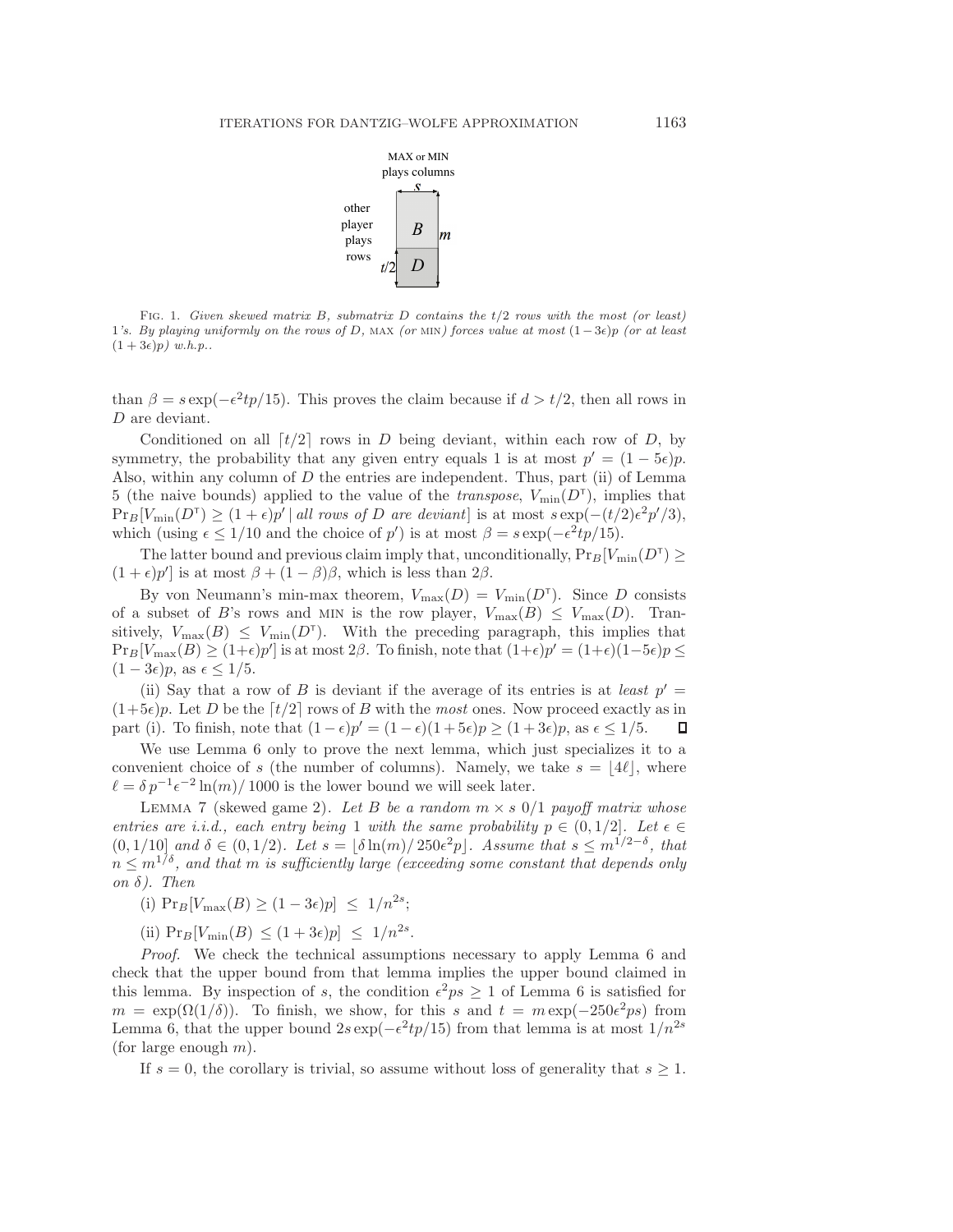| <i>given</i> parameters                       | determined from given                                                             |
|-----------------------------------------------|-----------------------------------------------------------------------------------|
| $m =$ number of constraints (rows)            | $A = m \times n$ , 0/1 matrix w/ i.i.d. entries                                   |
| $n =$ number of variables (columns)           | packing $(A) = \text{``find } x \in \Delta^n$ minimizing max <sub>i</sub> $Ax$ "  |
| $\delta = \text{constant}$ in $(0,1/2)$       | covering $(A) = \text{``find } x \in \Delta^n$ maximizing min <sub>i</sub> $Ax$ " |
| $\rho =$ approximate width, $\rho > 2$        | $V_{\min}(A)$ = value of game A if MIN plays cols                                 |
| $p = 1/\rho = Pr[A_{ij} = 1], p \in (0, 1/2)$ | $V_{\text{max}}(A)$ = value of game A if MAX plays cols                           |

<span id="page-10-1"></span>Fig. 2. Notation for Theorems [8](#page-10-0) and [11](#page-14-0).

Then

<span id="page-10-8"></span><span id="page-10-7"></span><span id="page-10-6"></span><span id="page-10-5"></span><span id="page-10-4"></span><span id="page-10-3"></span><span id="page-10-2"></span>\n- \n (2) 
$$
\delta \ln(m)/500\epsilon^2 p \leq s \leq \delta \ln(m)/250\epsilon^2 p
$$
\n By the choice of  $s$  and  $s \geq 1$ .\n
\n- \n (3)  $t \geq m^{1-\delta}$ \n By substituting the right-hand side (RHS) of (2) for  $s$  in the definition of  $t$  and simplifying.\n
\n- \n (4)  $m^{1-2\delta} \geq s^2$ \n Scquaring both sides of assumption  $s \leq m^{1/2-\delta}$ .\n
\n- \n (5)  $m^{1-\delta} \geq 50 \times 500 \, m^{1-2\delta}/\delta^2$ \n For sufficiently large  $m$  (depending only on  $\delta$ ).\n
\n- \n (6)  $m^{1-\delta} \geq 50 \times 500 \, s^2/\delta^2$ \n Substituting RHS of (4) for  $m^{1-2\delta}$  in (5).\n
\n- \n (7)  $t \geq 50 \times 500 \, s^2/\delta^2$ \n Substituting RHS of (4) for  $m^{1-2\delta}$  in (5).\n
\n- \n (8)  $t \geq 50 \, \text{sin}(m)/\delta\epsilon^2 p$ \n By substituting the left-hand side (LHS) of (2) for one  $s$  in (7) and simplifying.\n
\n- \n (9)  $t \geq 15[2s \ln(m)/\delta + \ln 2s]/\epsilon^2 p$ \n By (8) and calculation for large enough  $m$ .\n
\n- \n (10)  $t \geq 15[2s \ln n + \ln 2s]/\epsilon^2 p$ \n By (9) and assumption  $n \leq m^{1/\delta}$ , that is,  $\ln n \leq \ln(m)/\delta$ .\n
\n- \n (11)  $\epsilon^2tp/15 \geq \ln(2sn^{2s})$ \n

<span id="page-10-11"></span><span id="page-10-10"></span><span id="page-10-9"></span>This concludes the utility lemmas. Next we state and prove Theorem [8.](#page-10-0)

<span id="page-10-0"></span>THEOREM 8 (support-size bound). For every constant  $\delta \in (0, 1/2)$ , there exists constant  $k_{\delta} > 0$  such that the following holds. Fix arbitrary integers  $m, n > k_{\delta}$  and arbitrary  $p \in (0, 1/2)$ . Let  $\epsilon_0$  be such that  $p^{-1} \epsilon_0^{-2} \ln(m) = \min(m^{1/2-\delta}, n/9)$ . Assume  $n \leq m^{1/\delta}$  and  $\epsilon_0 \leq 1/10$ . Let A be a random  $m \times n$  0/1 matrix with i.i.d. entries, where each entry  $A_{ij}$  is 1 with probability p. Then, with probability  $1 - O(1/m^2)$ ,

1. both  $V_{\text{max}}(A)$  and  $V_{\text{min}}(A)$  lie in the interval  $[(1 - \epsilon_0)p, (1 + \epsilon_0)p]$ , and

2. for all  $\epsilon \in [\epsilon_0, 1/10]$ , every  $(1 + \epsilon)$ -approximate mixed strategy for the column player (as MIN or as MAX) has support of size at least  $\delta p^{-1} \epsilon^{-2} \ln(m) / 1000$ .

Proof. All probabilities in the proof are with respect to the random choice of A.

Part 1, bounds on  $V_{\min}(A)$  and  $V_{\max}(A)$ : By the naive bound (Lemma [5\)](#page-8-1), the probability that either  $V_{\text{min}}(A)$  or  $V_{\text{max}}(A)$  falls either before or after the interval is at most

$$
2 m \exp(-n \epsilon_0^2 p/3) + 2 n \exp(-m \epsilon_0^2 p/3).
$$

The first of the two terms is at most  $2/m^2$  because the definition of  $\epsilon_0$  implies  $\epsilon_0^2 p \geq$  $9\ln(m)/n$ .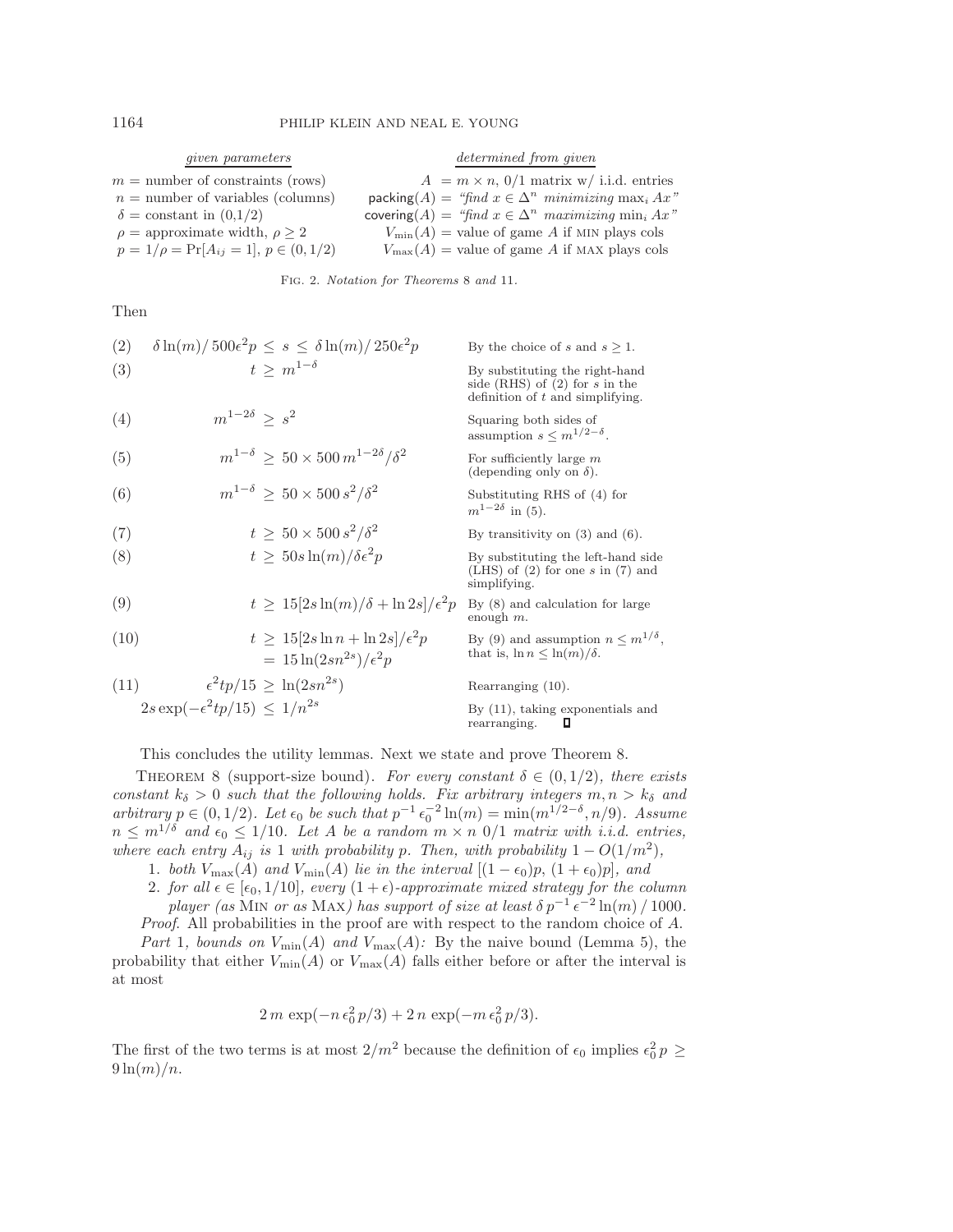Likewise, the second of the first two terms is at most  $2/m^2$  because, using the definition of  $\epsilon_0$  again,  $\epsilon_0^2 p \geq m^{1/2-\delta}$ , so

$$
m\,\epsilon_0^2\,p \,\geq\, m^{1/2+\delta} \,\geq\, m^{1/2} \,\geq\, 3\,\ln n\,\,+\,\, 6\ln m
$$

(using that m is large enough so that  $0.9\sqrt{m} \geq 3\delta^{-1} \ln m \geq 3 \ln n$  and  $0.1\sqrt{m} \geq$  $6 \ln m$ ).

*Part* 2. Define r.v.  $S_{\min}^*(\epsilon)$  to be the minimum support size of any mixed strategy that achieves value  $(1 + \epsilon)p$  or less for MIN as the column player of A. Analogously let  $S^*_{\text{max}}(\epsilon)$  be the minimum support size that achieves value at least  $(1 - \epsilon)p$  for MAX as the column player.

Next we use the skewed-game lemma (Lemma [7\)](#page-9-1) and the union bound to bound the probability that either player (playing the columns of  $A$ ) has a good strategy with small support. Let  $\ell(\epsilon) = \delta p^{-1} \epsilon^{-2} \ln(m) / 1000$  denote the desired lower bound on the support size for a given  $\epsilon$ .

<span id="page-11-0"></span>OBSERVATION 8.1. Let  $\epsilon \in [\epsilon_0, 1/10]$ . Let  $s = |4\ell(\epsilon)| = |\delta \ln(m)/250\epsilon^2 p|$ . If  $s \leq m^{1/2-\delta}$  and  $n \leq m^{1/\delta}$ , then

(i)  $Pr_A[S_{\text{max}}^*(3\epsilon) \leq s] \leq 1/n^s$ , and

(ii)  $Pr_A[S^*_{\min}(3\epsilon) \leq s] \leq 1/n^s$ .

(Note that  $S_{\text{max}}^*(3\epsilon) \leq s$  iff MA |X can get value  $(1-3\epsilon)p$  or more using at most s columns.)

Proof. (i) If MAX has a mixed strategy with support of size s that has value at least  $(1 - 3\epsilon)p$ , then A has an  $m \times s$  submatrix B with  $V_{\text{max}}(B) \ge (1 - 3\epsilon)p$ .

Consider all  $\binom{n}{s}$  possible such submatrices B. By Lemma [7,](#page-9-1) given any one of these submatrices B, the probability of  $V_{\text{max}}(B) \ge (1-3\epsilon)p$  is at most  $1/n^{2s}$ . Thus, by the union bound, the probability that any such submatrix B of A has  $V_{\text{max}}(B) \ge (1-3\epsilon)p$ is at most  $\binom{n}{s}/n^{2s} \leq 1/n^s$ .

The proof for (ii) is essentially the same. П

Observation [8.1](#page-11-0) bounds the probability of failure for a *single* given  $\epsilon$ . We want to show that w.h.p. the bound holds for all  $\epsilon \in (0, 1/10]$  simultaneously. We start by considering a sequence Q of geometrically increasing  $\epsilon$  values:  $Q = \{2^i \epsilon_0 : i =$  $0, 1, 2, \ldots, |\log_2(0.1/\epsilon_0)|\}.$ 

The maximum  $\epsilon$  in Q is just less than 0.1.

<span id="page-11-1"></span>OBSERVATION 8.2. With probability  $1 - O(1/m^2)$ , for all  $\epsilon \in Q$ , support of size  $4\ell(\epsilon)$  is necessary for MAX to achieve value  $(1-3\epsilon)p$  or for MIN to achieve value  $(1+3\epsilon)p$ . Specifically, for n and m large enough (as a function of  $\delta$ ), with probability  $1-O(1/m^2)$ , for all  $\epsilon \in Q$ ,  $S_{\max}^*(3\epsilon) > 4\ell(\epsilon)$  and  $S_{\min}^*(3\epsilon) > 4\ell(\epsilon)$ .

*Proof.* By Observation [8.1,](#page-11-0) for every  $\epsilon$  in the set  $Q$ , the probability of the event  $S_{\text{max}}^*(3\epsilon) \leq 4\ell(\epsilon)$  is at most  $1/n^{\lfloor 4\ell(\epsilon) \rfloor}$ . By the union bound, the probability that there exists an  $\epsilon \in Q$  with  $S^*_{\text{max}}(3\epsilon) \leq 4\ell(\epsilon)$  is at most  $\sum_{\epsilon \in Q} 1/n^{\lfloor 4\ell(\epsilon) \rfloor}$ . Using that  $\ell(2^i \epsilon_0) =$  $\ell(\epsilon_0)/4^i$  for  $i \geq 0$  and the definition of Q, this sum is at most  $\sum_{i=0}^{\infty} 1/n^{\lfloor 4^i \ell(0.1) \rfloor}$ . The terms in this sum decrease supergeometrically, so the sum is proportional to its first term, which is at most  $1/n^{\delta \ln(m)/10p-1}$ , which is  $O(1/m^2)$  as long as n and m are large enough (as a function of  $\delta$ ).

<span id="page-11-2"></span>The proof for MIN is similar.

To complete the proof of Theorem [8,](#page-10-0) we extend the previous observation to all  $\epsilon \in [\epsilon_0, 1/10].$ 

 $\Box$ 

OBSERVATION 8.3. With probability  $1-O(1/m^2)$ , for all  $\epsilon \in [\epsilon_0, 1/10]$ , support of size  $\ell(\epsilon)$  is necessary for MAX to achieve value  $(1-3\epsilon)p$  and for MIN to achieve value  $(1+3\epsilon)p$ . Specifically, for n and m large enough (as a function of  $\delta$ ), with probability 1 –  $O(1/m^2)$ , for all  $\epsilon \in [\epsilon_0, 1/10]$ ,  $S_{\text{max}}^*(3\epsilon) > \ell(\epsilon)$  and  $S_{\text{min}}^*(3\epsilon) > \ell(\epsilon)$ .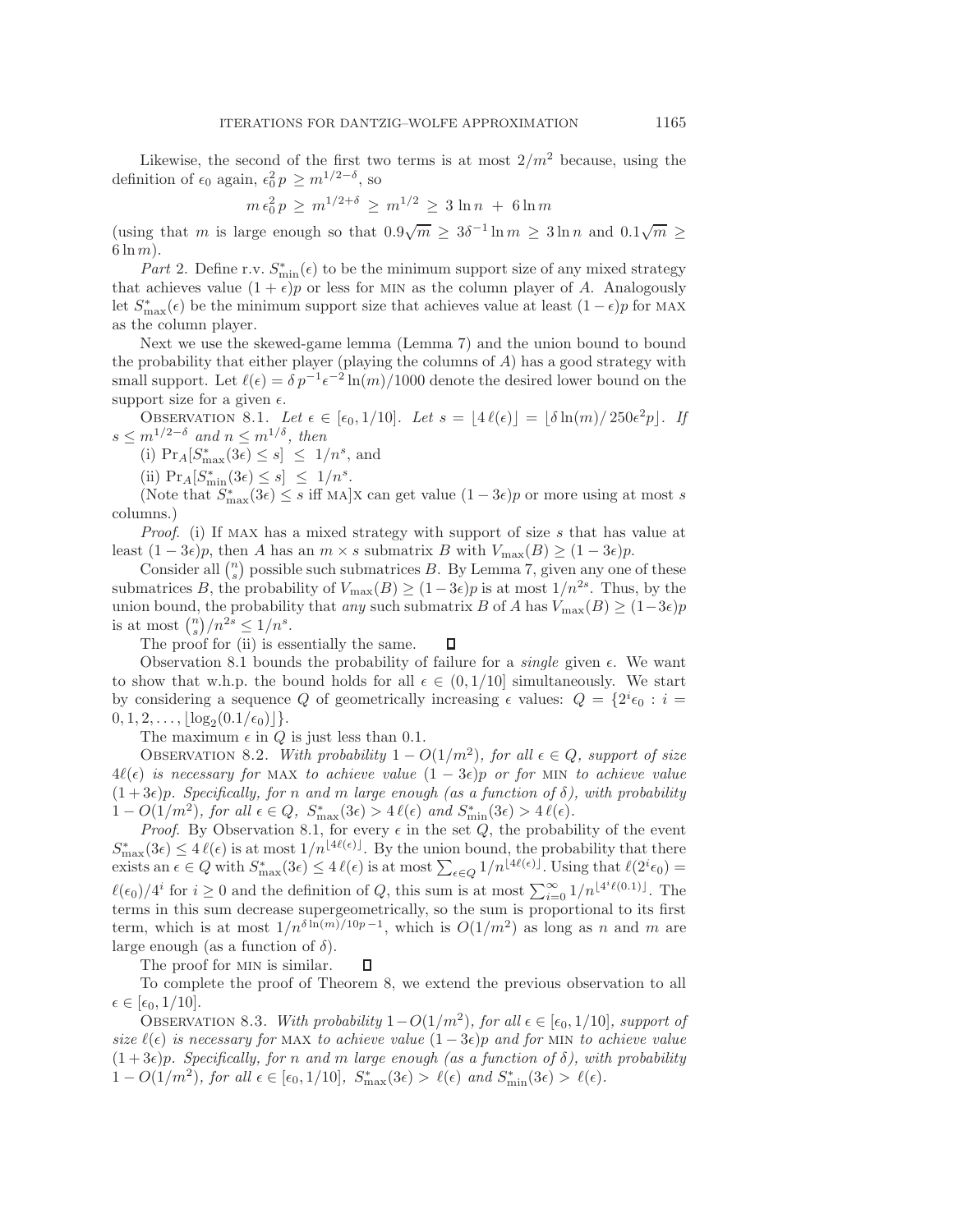Proof. We show that if the event in Observation [8.2](#page-11-1) happens, then the event desired above happens. Assume the former event happens, i.e., for all  $\epsilon' \in Q$ ,  $S_{\max}^*(3\epsilon') >$  $4\,\ell(\epsilon').$ 

Now consider any  $\epsilon \in [\epsilon_0, 1/10]$ . By the choice of Q, there is some  $\epsilon' \in Q$  such that  $\epsilon \in (\epsilon'/2, \epsilon']$ . Then we have

(i)  $S_{\text{max}}^*(3\epsilon) \geq S_{\text{max}}^*(3\epsilon')$  (since  $S_{\text{max}}^*(\cdot)$  is monotone decreasing and  $\epsilon \leq \epsilon'$ ),

(ii)  $S_{\text{max}}^*(3\epsilon') \ge 4\,\ell(\epsilon')$  (since  $\epsilon' \in Q$ ), and

(iii)  $\ell(\epsilon') > \ell(\epsilon)/4$  (by the definition of  $\ell(\cdot)$  and  $\epsilon > \epsilon'/2$ ).

By transitivity, we conclude that  $S_{\text{max}}^*(3\epsilon) > \ell(\epsilon)$  for all  $\epsilon \in [\epsilon_0, 1/10]$ .

The proof for  $S_{\min}^*(\epsilon)$  is similar.

We now finish the proof of Theorem [8,](#page-10-0) part (2). From part 1 of the theorem, with probability  $1 - O(1/m^2)$ , for all  $\epsilon \in [\epsilon_0, 1/10]$ , to achieve  $(1 + \epsilon)$ -approximation, MAX must achieve absolute value at least  $(1 - \epsilon_0)p/(1 + \epsilon) \ge (1 - 3\epsilon)p$ . By Observation [8.3,](#page-11-2) with probability  $1 - O(1/m^2)$ , for all  $\epsilon \in [\epsilon_0, 1/10]$ , support size at least  $\ell(\epsilon)$  is needed for max to achieve this absolute value. By the union bound, with probability  $1 - O(2/m^2)$ , every  $(1 + \epsilon)$ -approximate strategy for MAX has support size at least  $\ell(\epsilon)$ . By a similar argument (using  $(1+\epsilon_0)(1+\epsilon)p \leq (1+3\epsilon)p$ ), with probability  $1-O(1/m^2)$ , every  $(1+\epsilon)$ -approximate strategy for MIN also has support size at least  $\ell(\epsilon)$ . This completes the proof of Theorem 8.  $\ell(\epsilon)$ . This completes the proof of Theorem [8.](#page-10-0)

Before we prove Theorem [11,](#page-14-0) we observe that Corollary [2](#page-6-4) is indeed just a simplified (and somewhat weaker) statement of Theorem [8.](#page-10-0)

*Proof of Corollary [2.](#page-6-4)* Fix any  $\delta$ , m, n, and p as in the corollary. (Take  $k_{\delta}$  in the corollary to be the same as in the theorem.) Assume without loss of generality that  $n \leq m^{1/\delta}$ . (Otherwise, decrease n to  $n' = |m^{1/\delta}| \geq m^2$ , apply the corollary to get a game with  $m \times n'$  payoff matrix A', and then duplicate any of the columns  $n - n'$ times to get an equivalent  $m \times n$  game with the desired properties.)

Redefine  $\ell(\epsilon) = p^{-1} \epsilon^{-2} \log m$ . Fix  $\epsilon_0$  as in the theorem. The choice of  $\epsilon_0$  implies  $\ell(\epsilon_0) = \Theta(\min(m^{1/2-\delta}, n))$ , so the support bound desired for the corollary is equivalent to the following:

 $\forall \epsilon \in (0, 1/10], \text{ any } (1 + \epsilon)\text{-approximate mixed strategy has support size } \Omega_{\delta}\left(\ell\left(\max(\epsilon_0, \epsilon)\right)\right).$ 

Assume without loss of generality that  $\epsilon_0 \leq 1/10$ . (If  $\epsilon_0 > 1/10$ , raise p until the corresponding  $\epsilon_0$  decreases to 1/10; the corollary for the smaller p follows from the corollary for the larger p because in both cases the lower bound in question is the same:  $\Omega_{\delta}(\min(m^{1/2-\delta}, n))$  for all  $\epsilon \in (0, 1/10)$ .)

Now we have  $\epsilon_0 \leq 1/10$  and  $n \leq m^{1/\delta}$ . Applying Theorem [8,](#page-10-0) there are (many)  $m \times n$  zero-sum matrix games with value  $\Omega(p)$  such that, for all  $\epsilon \in [\epsilon_0, 1/10]$ , any  $(1 + \epsilon)$ -approximate strategy for the column player requires support of size at least  $\Omega_{\delta}(\ell(\epsilon))$ . To finish, note that, for the remaining  $\epsilon \in (0, \epsilon_0]$ , any  $(1 + \epsilon)$ -approximate strategy is also a  $(1 + \epsilon_0)$ -approximate strategy, so it must have support size at least  $\Omega_{\delta}(\ell(\epsilon_0)) = \Omega_{\delta}(\min(m^{1/2-\delta}, n))$ , proving the corollary. П

<span id="page-12-0"></span>6. Theorem [11](#page-14-0) (iteration bound). Before we state and prove Theorem [11,](#page-14-0) we prove two utility lemmas. The first says that the output  $\hat{x}$  of any Dantzig–Wolfe-type algorithm has to be a convex combination of the vectors output by the oracle.

<span id="page-12-1"></span>Lemma 9. Suppose that a deterministic Dantzig–Wolfe-type algorithm, given some input  $(A, b, X_P)$ , returns a solution  $\hat{x} \in P$ . Then  $\hat{x}$  must be a convex combination of the outputs returned by the oracle  $X_P$  during the computation. The same holds if the algorithm is randomized (and has zero probability of error).

Proof. First we consider the deterministic case. Let Q denote the set of oracle inputs generated by the algorithm on input  $(A, b, X_P)$ . Define polyhedron  $P' \subseteq P$  to be the convex hull of the vectors output by  $X_P$  during the algorithm. That is,  $P'$  is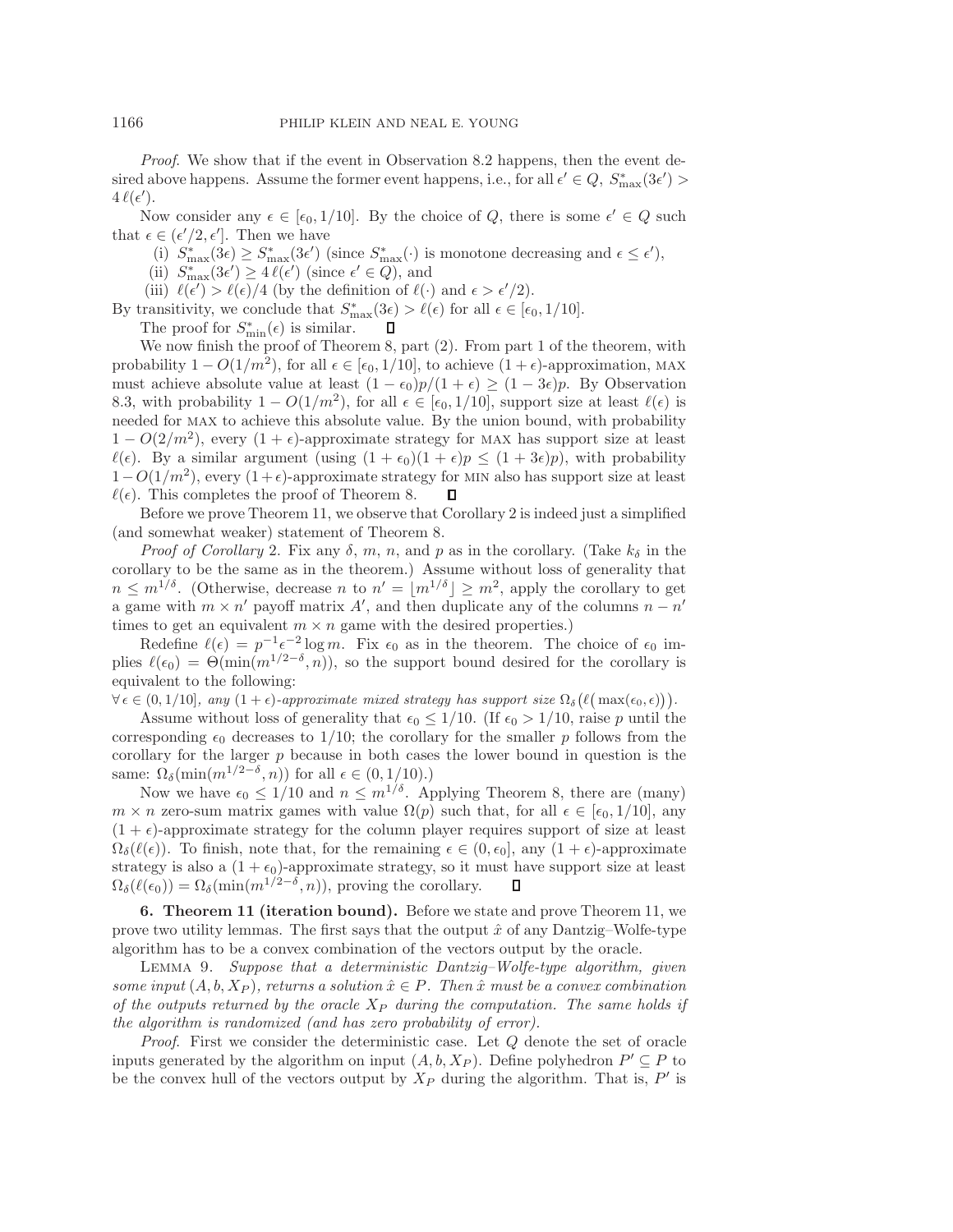the polyhedron whose vertices are  $\{X_P(q) : q \in Q\}$ . Suppose for contradiction that  $\hat{x} \notin P'$ , and consider the modified input  $(A, b, P')$ , with polyhedron P' instead of P. Define the oracle  $X'_{P'}$  for the polyhedron  $P'$  such that  $X'_{P'}(q)$  outputs a minimizer of  $q^{\mathsf{T}}x$  among  $x \in P'$ . For  $q \in Q$ , break any ties among the minimizers for q by choosing  $X'_{P'}(q) = X_{P}(q)$ . This  $X'_{P'}$  optimizes correctly over P'. Observe that it also has the following key property: Let  $q \in Q$  be any input that the algorithm gave to oracle  $X_P$ on input  $(A, b, X_P)$ . Then, on input q, oracle  $X'_{P'}$  gives the same output,  $X_P(q)$ , that  $X_P$  did.

Consider rerunning the Dantzig–Wolfe-type algorithm, this time on the input  $(A, b, X'_{P'})$ . The Dantzig–Wolfe-type algorithm is deterministic, and, as observed above,  $X_P(q) = X'_{P'}(q)$  for all inputs  $q \in Q$  that the algorithm gave to the oracle when the algorithm ran on input  $(A, b, X_P)$ . Recall that the algorithm interacts with the polyhedron only via the oracle  $(X_P \text{ or } X'_{P'})$ . By induction on the number of queries, when run on  $(A, b, X'_{P'})$ , the algorithm behaves the same—that is, it makes the same sequence of queries and computes the same final answer  $\hat{x}$ —as it did when run on  $(A, b, X'_{P'})$ . But this is an incorrect output, as  $\hat{x}$  is not in the polyhedron  $P'$ for the second input. This proves the lemma for the deterministic case.

Now consider running any (error-free) randomized Dantzig–Wolfe-type algorithm on  $(A, b, X_P)$ . Suppose for contradiction that the algorithm has nonzero probability of producing an output  $\hat{x}$  that is not a convex combination of the oracle outputs made during the run. Fix any such outcome that has positive probability, say  $p' > 0$ . Let  $Q, P'$ , and  $X'_{P'}$  be as in the proof above, and consider running the algorithm on input  $(A, b, X'_{P'})$ . With probability at least  $p'$ , the algorithm will make the same random choices that it made in the first run. When this happens, then (as in the proof for the deterministic case) it returns the same vector  $\hat{x}$ , which is (just as for the deterministic case) an error, because  $\hat{x} \notin P'$ . Hence, the algorithm has positive probability of error on input  $(A, b, X'_{P'})$ .

The next lemma is a convenient restatement of Theorem [8](#page-10-0) in terms of  $\mathsf{packing}(A)$ and covering $(A)$ .

<span id="page-13-0"></span>LEMMA 10. For every constant  $\delta \in (0, 1/2)$ , there exists constant  $k_{\delta} > 0$  such that the following holds. Fix any integers  $m, n > k_{\delta}$  and any desired width  $\rho \geq 2$ . Let  $\epsilon_0$  be such that  $\rho \epsilon_0^{-2} \ln(m) = \min(m^{1/2-\delta}, n/9)$ . Assume  $n \leq m^{1/\delta}$  and  $\epsilon_0 \leq 1/10$ . Let A be a random  $m \times n$  0/1 matrix with i.i.d. entries, where each entry  $A_{ij}$  is 1 with probability  $p = 1/\rho$ . Then, with probability  $1-O(1/m^2)$ , for both packing(A) and covering $(A)$ ,

1. the instance has width at most  $2\rho$ ;

2. for all  $\epsilon \in [\epsilon_0, 1/10]$ , every  $(1 + \epsilon)$ -approximate solution has support size at least

$$
\delta \rho \epsilon^{-2} \ln(m) / 1000.
$$

*Proof.* Note that we take  $p = 1/\rho$ .

The  $(1+\epsilon)$ -approximate solutions to packing(A) and covering(A) are, respectively, the  $(1 + \epsilon)$ -approximate mixed strategies for MIN and MAX (as the column player of the game with payoff matrix  $A$ ). Thus, part 2 of Theorem [8](#page-10-0) implies part 2 of the lemma.

Regarding part 1 of the lemma, suppose that part 1 of the theorem holds, so  $V_{\text{min}}(A)$  and  $V_{\text{max}}(A)$  are both at least  $(1-\epsilon_0)p$ . By definition of packing(A), each  $b_i$  is  $V_{\text{min}}(A)$ , so the width is  $\max_{x,i} A_i x/V_{\text{min}}(A)$ , where x ranges over the simplex. Since A is a 0/1 matrix and  $\sum_j x_j = 1$  (and A is not all zeros, as  $V_{\text{min}}(A) \ge (1 - \epsilon_0)p > 0$ ), we have  $\max_{x,i} A_i x = \max_{ij} A_{ij} = 1$ , so the width is  $1/V_{\min}(A) \leq 2/p = 2\rho$ . The same argument shows that covering(A) has width  $1/V_{\text{max}}(A) \leq 2\rho$ .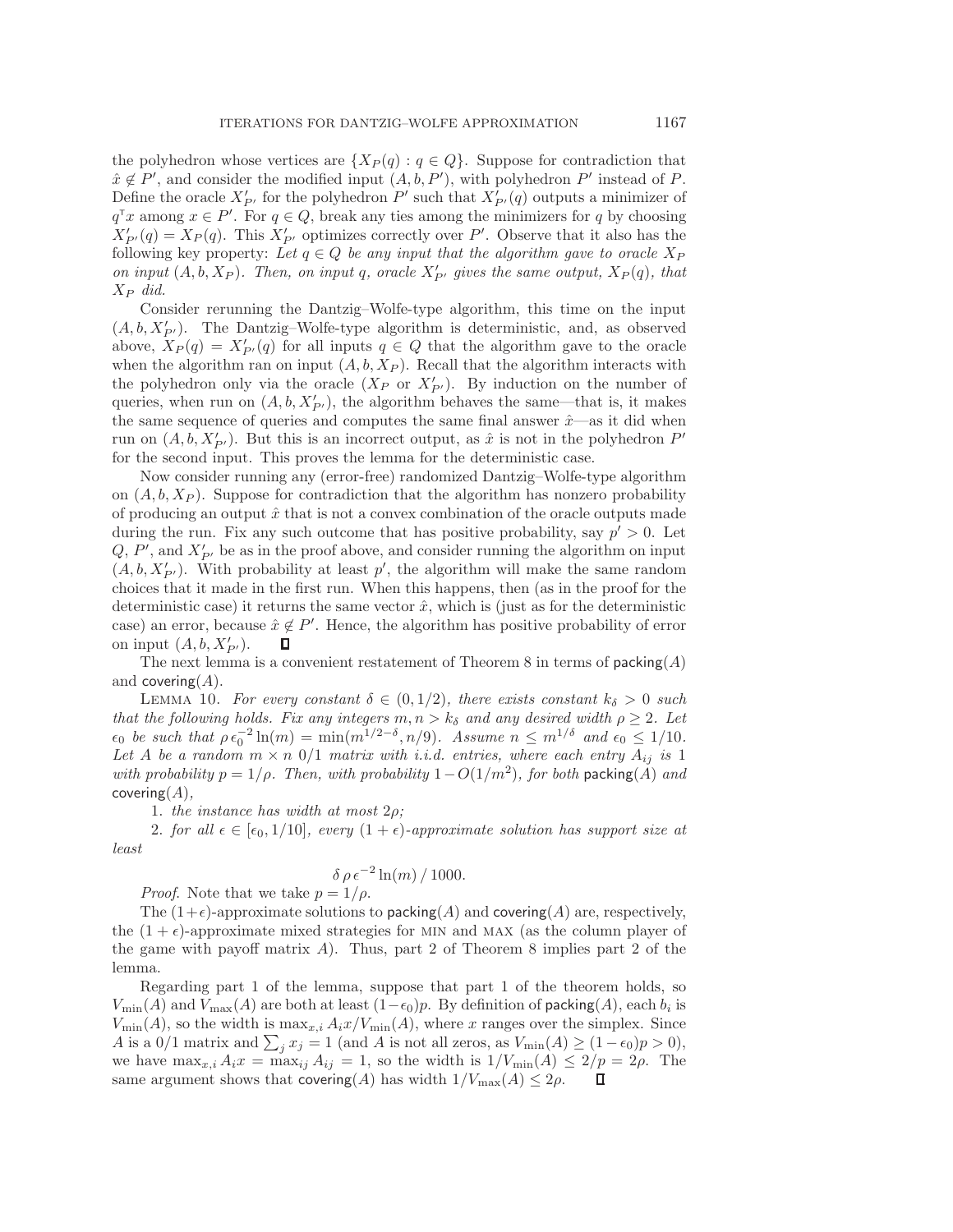Next we state and prove Theorem [11.](#page-14-0)

<span id="page-14-0"></span>THEOREM 11 (iteration bound). For every constant  $\delta \in (0,1/2)$ , there exists constant  $k_{\delta} > 0$  such that the following holds. Fix arbitrary integers  $m, n > k_{\delta}$  and an arbitrary desired width  $\rho \geq 2$ . Let  $\epsilon_0$  be such that  $\rho \epsilon_0^{-2} \ln(m) = \min(m^{1/2-\delta}, n/9)$ . Assume  $n \leq m^{1/\delta}$  and  $\epsilon_0 \leq 1/10$ . Let A be a random  $m \times n$  0/1 matrix with i.i.d. entries, where each entry  $A_{ij}$  is 1 with probability  $p = 1/\rho$ . Then, with probability  $1 - O(1/m^2)$ , for both packing(A) and covering(A),

1. the instance has width at most  $2\rho$ ;

2. for all  $\epsilon \in [\epsilon_0, 1/10]$ , all deterministic Dantzig–Wolfe-type algorithms and all Las Vegas–style randomized Dantzig–Wolfe-type algorithms must make at least  $\delta \rho \epsilon^{-2} \ln(m) / 1000$  iterations to find a  $(1 + \epsilon)$ -approximate solution.

*Proof.* Fix any values of the parameters  $\delta, m, n, \rho, p = 1/\rho$ . Let A be as described. Assume the events 1 and 2 in Lemma [10](#page-13-0) happen for A (as they do with probability  $1 - O(1/m^2)$ .

Part 1. Part 1 of the theorem is immediate from event 1 of Lemma [10.](#page-13-0)

Part 2. Let  $e_i$  denote the j<sup>th</sup> standard basis vector for  $\mathbb{R}^n$ , that is, the vector that is 1 in the jth coordinate and zero elsewhere, so that the set of vertices of  $\Delta^n$  is  ${e_j : j \in [n]}$ .

Fix any oracle  $X_n$  whose output  $X_n(q)$  for each input q is some vertex  $e_j$  of  $\Delta^n$  (one minimizing  $q^{\mathsf{T}}e_j$ ; breaking ties consistently). For any  $\epsilon \in [\epsilon_0, 1/10]$ , run the (deterministic or randomized) Dantzig–Wolfe-type algorithm on input  $(A, b, X_n)$ . Let  $\hat{x}$  be the  $(1 + \epsilon)$ -approximate solution it returns.

By Lemma [9,](#page-12-1)  $\hat{x}$  is a convex combination of the vectors returned by the oracle. Each such vector has just one nonzero coordinate. Thus, the number of nonzero coordinates in  $\hat{x}$  is at most the number of iterations made by the algorithm. On the other hand,  $\hat{x}$  is a  $(1+\epsilon)$ -approximate solution, so by event 2 of Lemma [10,](#page-13-0) the number of nonzero coordinates is at least the desired lower bound  $\delta \rho \epsilon^{-2} \ln(m) / 1000$ . П

Finally, we observe that Corollary [1](#page-2-2) is indeed just a simplified and somewhat weaker statement of Theorem [11.](#page-14-0) The proof is identical to the proof that Corollary [2](#page-6-4) follows from Theorem [8.](#page-10-0)

*Proof of Corollary* [1.](#page-2-2) Fix any  $\delta$ , m, n, and p as in the corollary. (Take  $k_{\delta}$  in the corollary to be the same as in the theorem.) Assume without loss of generality that  $n \leq m^{1/\delta}$ . (Otherwise, decrease n to  $n' = |m^{1/\delta}| \geq m^2$ , apply the corollary to get  $m \times n'$  packing or covering instances, and then duplicate any of the columns  $n - n'$ times to get equivalent  $m \times n$  instances with the desired properties.)

Let  $\ell(\epsilon) = p^{-1}\epsilon^{-2} \log m$ . Fix  $\epsilon_0$  as in the theorem. As  $\ell(\epsilon_0) = \Theta(\min(m^{1/2-\delta}, n)),$ the support bound desired for the corollary is equivalent to

 $\forall \epsilon \in (0, 1/10], \text{ any } (1 + \epsilon)\text{-approximate solution has support size } \Omega_{\delta}\big(\ell\big(\max(\epsilon_0, \epsilon)\big)\big).$ 

Assume without loss of generality that  $\epsilon_0 \leq 1/10$ . (If  $\epsilon_0 > 1/10$ , lower  $\rho$  until the corresponding  $\epsilon_0$  decreases to 1/10; the corollary for the larger  $\rho$  follows from the corollary for the smaller  $\rho$  because in both cases the lower bound in question is the same:  $\Omega_{\delta}(\min(m^{1/2-\delta}, n))$  for all  $\epsilon \in (0, 1/10)$ .)

Now we have  $\epsilon_0 \leq 1/10$  and  $n \leq m^{1/\delta}$ . Applying Theorem [11,](#page-14-0) there are (many)  $m \times n$  packing/covering instances with width  $O(\rho)$  such that, for all  $\epsilon \in [\epsilon_0, 1/10]$ , every  $(1 + \epsilon)$ -approximate solution has support of size at least  $\Omega_{\delta}(\ell(\epsilon))$ . To finish, note that, for the remaining  $\epsilon \in (0, \epsilon_0]$ , any  $(1 + \epsilon)$ -approximate solution is also a (1 +  $\epsilon_0$ )-approximate solution, so it must have support size at least  $\Omega_{\delta}(\ell(\epsilon_0))$  =  $\Omega_{\delta}(\min(m^{1/2-\delta}, n))$ , proving the corollary.  $\Box$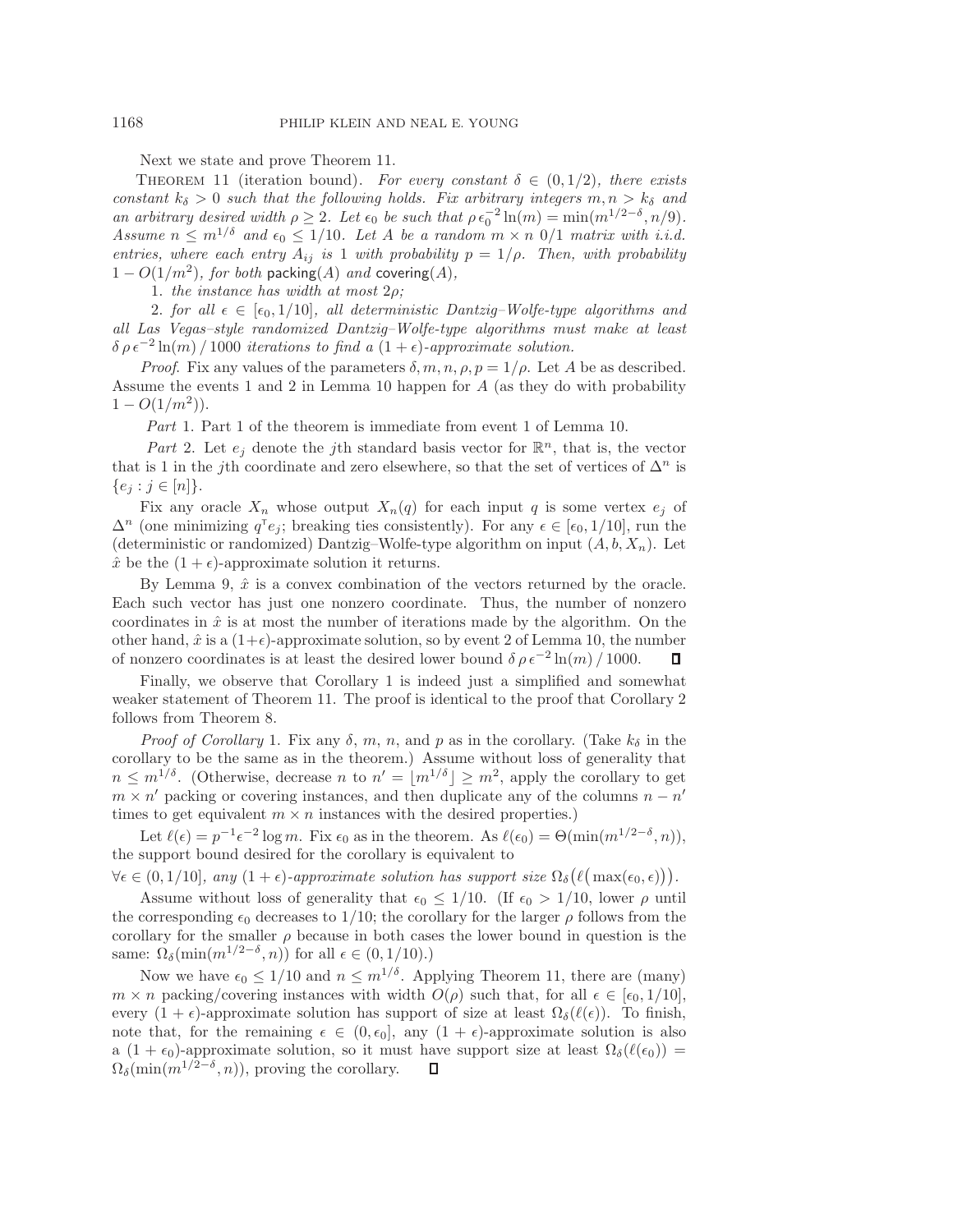Appendix. Lemma [4](#page-8-0) (tightness of Chernoff bound). Here is the proof of Lemma [4—](#page-8-0)that a standard Chernoff bound is tight up to constant factors in the exponent for a particular range of the parameters (in particular, whenever the variables are 0 or 1, and 1 with probability  $1/2$  or less, and  $\epsilon \in (0, 1/2)$ , and the Chernoff upper bound is less than a particular constant). First we prove the following useful inequality.

<span id="page-15-0"></span>LEMMA 12. If  $1 \leq \ell \leq k-1$ , then

$$
\binom{k}{\ell} \ \geq \ \frac{1}{e\sqrt{2\pi\ell}} \Big(\frac{k}{\ell}\Big)^{\ell} \Big(\frac{k}{k-\ell}\Big)^{k-\ell}.
$$

*Proof.* By Stirling's approximation,  $i! = \sqrt{2\pi i} (i/e)^{i} e^{\lambda}$ , where  $\lambda \in [\frac{1}{12i+1}, \frac{1}{12i}]$ . Thus,  $\binom{k}{\ell}$  is

$$
\frac{k!}{\ell!(k-\ell)!} \ge \frac{\sqrt{2\pi k} \left(\frac{k}{e}\right)^k}{\sqrt{2\pi \ell} \left(\frac{\ell}{e}\right)^{\ell} \sqrt{2\pi (k-\ell)} \left(\frac{k-\ell}{e}\right)^{k-\ell}} \exp\left(\frac{1}{12k+1} - \frac{1}{12\ell} - \frac{1}{12(k-\ell)}\right)
$$

$$
\ge \frac{1}{\sqrt{2\pi \ell}} \left(\frac{k}{\ell}\right)^{\ell} \left(\frac{k}{k-\ell}\right)^{k-\ell} e^{-1}.\qquad \Box
$$

LEMMA 4 (tightness of Chernoff bound). Let  $X$  be the average of s independent, 0/1 random variables (r.v.). For every  $\epsilon \in (0,1/2]$  and  $p \in (0,1/2]$ , if  $\epsilon^2 ps \geq 3$ , the following hold:

(i) If each r.v. is 1 with probability at most p, then  $Pr[X \leq (1-\epsilon)p] \geq \exp(-9\epsilon^2 ps)$ .

(ii) If each r.v. is 1 with probability at least p, then  $Pr[X \ge (1+\epsilon)p] \ge \exp(-9\epsilon^2 ps)$ .

*Proof.* Part (i). Without loss of generality assume each  $0/1$  random variable in the sum X is 1 with probability exactly p. Note that  $Pr[X \leq (1 - \epsilon)p]$  equals the sum  $\sum_{i=0}^{\lfloor (1-\epsilon)pk \rfloor} \Pr[X = i/k],$  and  $\Pr[X = i/k] = {k \choose i} p^{i} (1-p)^{k-i}.$ 

Fix  $\ell = \lfloor (1 - 2\epsilon)pk \rfloor + 1$ . The terms in the sum are increasing, so the terms with index  $i \geq \ell$  each have value at least  $Pr[X = \ell/k]$ , so their sum has total value at least  $(\epsilon pk - 2) \Pr[X = \ell/k]$ . To complete the proof, we show that

$$
(\epsilon pk - 2) \Pr[X = \ell/k] \ge \exp(-9\epsilon^2 pk).
$$

The assumptions  $\epsilon^2 p k \geq 3$  and  $\epsilon \leq 1/2$  give  $\epsilon p k \geq 6$ , so the left-hand side above is at least  $\frac{2}{3} \epsilon p k \binom{k}{\ell} p^{\ell} (1-p)^{k-\ell}$ . Using Lemma [12](#page-15-0) to bound  $\binom{k}{\ell}$ , this is in turn at least *A B*, where  $A = \frac{2}{3e} \epsilon pk / \sqrt{2\pi \ell}$  and  $B = \left(\frac{k}{\ell}\right)^{\ell} \left(\frac{k}{k-\ell}\right)^{k-\ell} p^{\ell} (1-p)^{k-\ell}$ . To finish we show that  $A \ge \exp(-\epsilon^2 pk)$  and  $B \ge \exp(-8\epsilon^2 pk)$ .

<span id="page-15-4"></span>OBSERVATION 4.1.  $A \geq \exp(-\epsilon^2 p k)$ .

*Proof.* The assumption  $\epsilon^2 p k \geq 3$  implies  $\exp(-\epsilon^2 p k) \leq \exp(-3) \leq 0.04$ . To finish we show  $A \geq 0.1$ :

 $\ell$ 's definition).

<span id="page-15-2"></span><span id="page-15-1"></span>(12) 
$$
12 \le pk
$$
 By assumptions  $\epsilon^2 pk \ge 3$  and  
\n $\epsilon \le 1/2$ .  
\n(13)  $\ell \le 1.1pk$  From (12) and  $\ell \le pk + 1$  (from  
\n $\ell$ ) of  $\epsilon$ 

<span id="page-15-3"></span>(14) 
$$
A \ge \frac{2}{3e} \epsilon \sqrt{pk/2.2\pi}
$$
 Using (13) to substitute for  $\ell$  in definition of  $A$ .  

$$
A \ge \frac{2}{3e} \sqrt{3/2.2\pi} \ge 0.1
$$
 From (14) and  $\epsilon \sqrt{pk} \ge \sqrt{3}$  (from  $\epsilon^2 pk \ge 3$ ).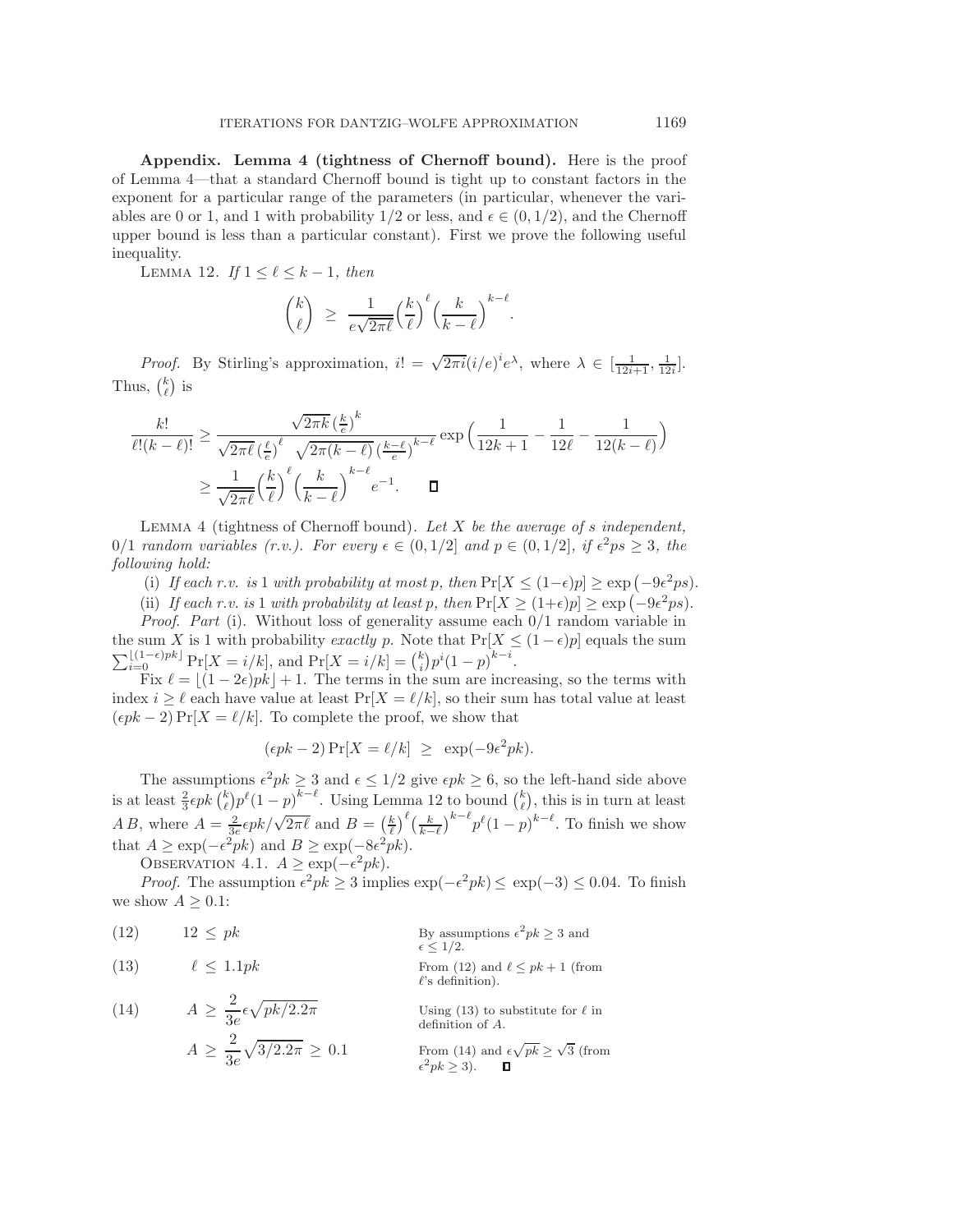OBSERVATION 4.2.  $B \geq \exp(-8\epsilon^2 p k)$ .

*Proof.* Fix  $\delta$  such that  $\ell = (1 - \delta)pk$ . The choice of  $\ell$  implies  $\delta \leq 2\epsilon$ , so the observation will hold as long as  $B \geq \exp(-2\delta^2 p k)$ . Taking each side of this latter inequality to the power  $-1/\ell$  and simplifying, it is equivalent to

$$
\frac{\ell}{pk} \Big( \frac{k-\ell}{(1-p)k} \Big)^{k/\ell-1} \ \leq \ \exp\Big( \frac{2\delta^2pk}{\ell} \Big).
$$

Substituting  $\ell = (1 - \delta)pk$  and simplifying, it is equivalent to

$$
(1 - \delta) \left( 1 + \frac{\delta p}{1 - p} \right) \frac{1}{(1 - \delta)p} - 1 \le \exp\left(\frac{2\delta^2}{1 - \delta}\right).
$$

Taking the logarithm of both sides and using  $\ln(1+z) \leq z$  twice, it will hold as long as

$$
-\delta\,+\,\frac{\delta p}{1-p}\Big(\frac{1}{(1-\delta)p}-1\Big)\;\leq\;\frac{2\delta^2}{1-\delta}.
$$

The left-hand side above simplifies to  $\delta^2/(1-p)(1-\delta)$ , which is less than  $2\delta^2/(1-\delta)$ because  $p \leq 1/2$ .

Observations [4.1](#page-15-4) and [4.2](#page-16-6) imply  $AB \geq \exp(-\epsilon^2 p k) \exp(-8\epsilon^2 p k)$ . This implies part (i) of Lemma [4.](#page-8-0)

Part (ii). Without loss of generality assume each random variable is 1 with probability exactly p.

Note  $Pr[X \ge (1+\epsilon)p] = \sum_{i=\lceil(1-\epsilon)pk\rceil}^{n} Pr[X = i/k]$ . Fix  $\hat{\ell} = \lceil(1+2\epsilon)pk\rceil - 1$ .

The last  $\epsilon pk$  terms in the sum total at least  $(\epsilon pk - 2) \Pr[X = \ell/k]$ , which is at least  $\exp(-9\epsilon^2 p k)$ . (The proof of that is the same as for (i), except with  $\ell$  replaced by  $\hat{\ell}$  and  $\delta$  replaced by  $-\hat{\delta}$  such that  $\hat{\ell} = (1 + \hat{\delta})pk$ .) П

Acknowledgments. The authors thank editor Robert Krauthgamer and several anonymous referees for feedback that helped improve the presentation substantially, as well as Xinhua Zhang (Machine Learning Research Group, National ICT Australia) for pointing out that the argument in the conference version of this paper does not require  $n \approx \Theta(m^{1/2})$  [\[22\]](#page-17-12).

#### REFERENCES

- <span id="page-16-4"></span>[1] Z. Allen-Zhu and L. Orecchia, Nearly-linear time positive LP solver with faster convergence rate in Proceedings of the 47th Annual ACM Symposium on Theory of Computing (STOC'15), pp. 229–236.
- <span id="page-16-1"></span>[2] S. Arora, E. Hazan, and S. Kale, The multiplicative weights update method: A metaalgorithm and applications, Theory Comput., 8 (2012), pp. 121–164.
- <span id="page-16-0"></span>[3] D. Bienstock, Potential Function Methods for Approximately Solving Linear Programming Problems: Theory and Practice, Kluwer Academic Publishers, Boston, MA, 2002.
- <span id="page-16-3"></span>[4] D. BIENSTOCK AND G. IYENGAR, Approximating fractional packings and coverings in  $O(1/\varepsilon)$ iterations, SIAM J. Comput., 35 (2006), pp. 825–854.
- <span id="page-16-5"></span>[5] P. Christiano, J. A. Kelner, A. Madry, D. A. Spielman, and S. Teng, Electrical flows, Laplacian systems, and faster approximation of maximum flow in undirected graphs, in Proceedings of the 43rd Annual ACM Symposium on Theory of Computing, 2011, pp. 273–282.
- <span id="page-16-2"></span>[6] F. CHUDAK AND V. ELEUTÉRIO, Improved approximation schemes for linear programming relaxations of combinatorial optimization problems, in Integer Programming and Combinatorial Optimization, Springer, Berlin, 2005, pp. 81–96.

<span id="page-16-6"></span>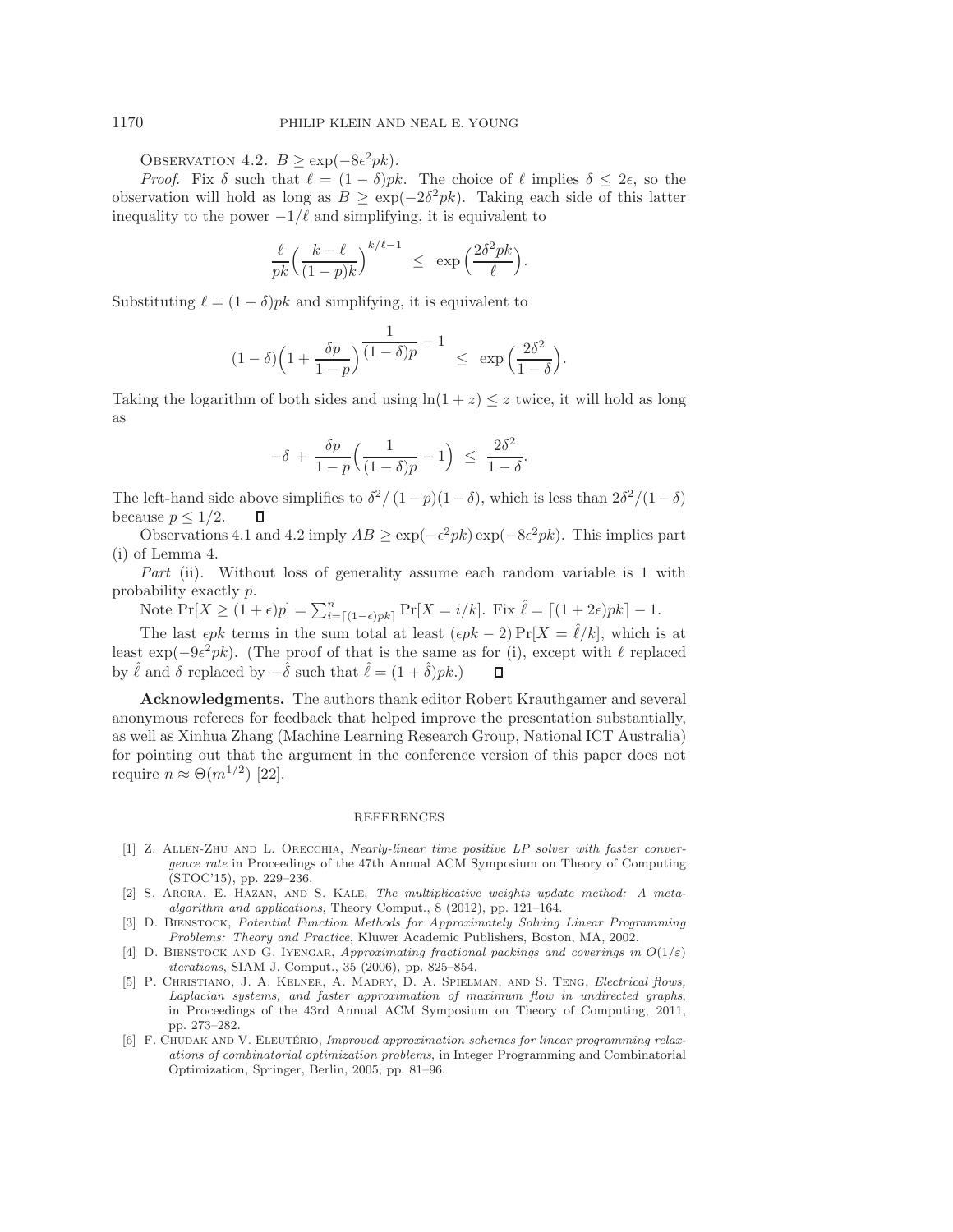- <span id="page-17-1"></span>[7] G. B. Dantzig and P. Wolfe, Decomposition principle for linear programs, Oper. Res., 8 (1960), pp. 101–111.
- <span id="page-17-25"></span>[8] T. Feder, H. Nazerzadeh, and A. Saberi, Approximating Nash equilibria using smallsupport strategies, in Proceedings of the 8th ACM conference on Electronic commerce, 2007, pp. 352–354.
- <span id="page-17-0"></span>[9] L. R. FORD, JR., AND D. R. FULKERSON, A suggested computation for maximal multicommodity network flow, Management Sci., 5 (1958), pp. 97–101.
- <span id="page-17-20"></span>[10] Y. Freund and R. E. Schapire, Adaptive game playing using multiplicative weights, Games Econom. Behav., 29 (1999), pp. 79–103.
- <span id="page-17-10"></span>[11] N. GARG AND J. KÖNEMANN, Faster and simpler algorithms for multicommodity flow and other fractional packing problems, SIAM J. Comput., 37 (2007), pp. 630–652.
- <span id="page-17-21"></span>[12] M. D. GRIGORIADIS AND L. G. KHACHIYAN, A sublinear-time randomized approximation algorithm for matrix games, Oper. Res. Lett., 18 (1995), pp. 53–58.
- <span id="page-17-9"></span>[13] M. D. GRIGORIADIS AND L. G. KHACHIYAN, Coordination complexity of parallel price-directive decomposition, Math. Oper. Res., (1996), pp. 321–340.
- <span id="page-17-11"></span>[14] M. D. Grigoriadis, L. G. Khachiyan, L. Porkolab, and J. Villavicencio, Approximate max-min resource sharing for structured concave optimization, SIAM J. Optim., 11 (2001), pp. 1081–1091.
- <span id="page-17-18"></span>[15] M. GRÖTSCHEL, L. LOVASZ, AND A. SCHRIJVER, Geometric Algorithms and Combinatorial Optimization, Algorithms and Combinatorics, Springer, London, 2011.
- <span id="page-17-26"></span>[16] E. HAZAN AND R. KRAUTHGAMER, How Hard is It to Approximate the Best Nash Equilibrium?, SIAM J. Comput., 40 (2011), pp. 79–91.
- <span id="page-17-2"></span>[17] M. HELD AND R. M. KARP, The traveling salesman problem and minimum spanning trees, Oper. Res., 18 (1971), pp. 1138–1162.
- <span id="page-17-3"></span>[18] M. HELD AND R. M. KARP, The traveling salesman problem and minimum spanning trees: Part II, Math. Programming, 1 (1971), pp. 6–25.
- <span id="page-17-13"></span>[19] G. Iyengar, D. J. Phillips, and C. Stein, Approximating semidefinite packing programs, SIAM J. Optim., 21 (2011), pp. 231–268.
- <span id="page-17-19"></span>[20] L. G. Khachiyan, Convergence rate of the game processes for solving matrix games, Zh. Vychisl. Mat. i Mat. Fiz., 17 (1977), pp. 1421–1431 (in Russian); U.S.S.R. Comput. Math and Math. Phys., 17 (1978), pp. 78–88 (in English).
- <span id="page-17-6"></span>[21] P. KLEIN, S. PLOTKIN, C. STEIN, AND E. TARDOS, Faster approximation algorithms for the unit capacity concurrent flow problem with applications to routing and finding sparse cuts, SIAM J. Comput., 23 (1994), pp. 466–487.
- <span id="page-17-12"></span>[22] P. Klein and N. E. Young, On the number of iterations for Dantzig-Wolfe optimization and packing-covering approximation algorithms, in Proceedings of the Seventh Conference on Integer Programming and Combinatorial Optimization (IPCO '99), Lecture Notes in Comput. Sci. 1610, Springer, Berlin, 1999, pp. 320–327.
- <span id="page-17-22"></span>[23] C. KOUFOGIANNAKIS AND N. E. YOUNG, A nearly linear-time PTAs for explicit fractional packing and covering linear programs, Algorithmica, 70 (2014), pp. 648–674.
- <span id="page-17-7"></span>[24] T. LEIGHTON, F. MAKEDON, S. PLOTKIN, C. STEIN, É. TARDOS, AND S. TRAGOUDAS, Fast approximation algorithms for multicommodity flow problems, J. Comput. Systems Sci., 50 (1995), pp. 228–243.
- <span id="page-17-24"></span>[25] R. J. Lipton, E. Markakis, and A. Mehta, Playing large games using simple strategies, in Proceedings of the 4th ACM conference on Electronic commerce, 2003, pp. 36–41.
- <span id="page-17-23"></span>[26] R. J. Lipton and N. E. Young, Simple strategies for large zero-sum games with applications to complexity theory, in Proceedings of the 26th Annual ACM Symposium on Theory of Computing, 1994, pp. 734–740.
- <span id="page-17-17"></span>[27] L. Lovasz, An Algorithmic Theory of Numbers, Graphs and Convexity, CBMS-NSF Regional Conf. Ser. in Appl. Math. 50, SIAM, Philadelphia, 1986.
- <span id="page-17-16"></span>[28] A. NEMIROVSKI, Prox-method with rate of convergence  $O(1/t)$  for variational inequalities with Lipschitz continuous monotone operators and smooth convex-concave saddle point problems, SIAM J. Optim., 15 (2004), pp. 229–251.
- <span id="page-17-15"></span>[29] Y. Nesterov, Smooth minimization of non-smooth functions, Math. Program., 103 (2005), pp. 127–152.
- <span id="page-17-14"></span>[30] Y. NESTEROV, Fast gradient methods for network flow problems, in Proceeding of the 20th International Symposium of Mathematical Programming, 2009.
- <span id="page-17-8"></span>[31] S. A. PLOTKIN, D. B. SHMOYS, AND É. TARDOS, Fast approximation algorithms for fractional packing and covering problems, Math. Oper. Res., 20 (1995), pp. 257–301.
- <span id="page-17-5"></span>[32] F. SHAHROKHI AND D. W. MATULA, The maximum concurrent flow problem, J. Assoc. Comput. Mach., 37 (1990), pp. 318–334.
- <span id="page-17-4"></span>[33] J. F. Shapiro, A survey of Lagrangean techniques for discrete optimization, Ann. Discrete Math., 5 (1979), pp. 113–138.